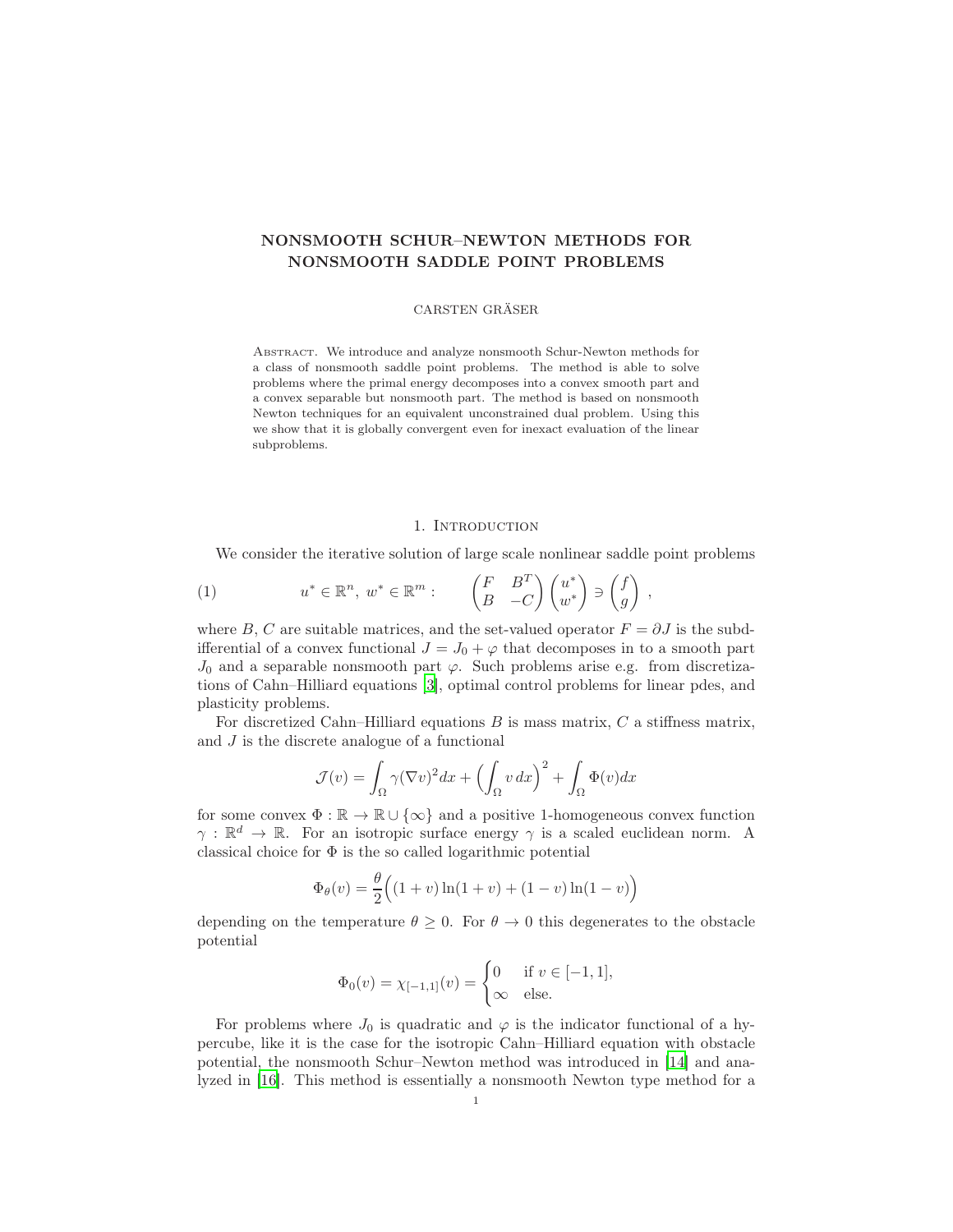nonlinear Schur complement of [\(1\)](#page-0-0). Global convergence can be shown by interpreting it as a descent method for an unconstrained dual problem. In numerical examples the method exhibits mesh independent convergence rates.

In the present paper we generalize this approach such that the case of Cahn– Hilliard equations with logarithmic potential [\[5,](#page-22-3) [8](#page-22-4)] and smooth anisotropy functions can also be solved with the same efficiency.

The paper is organized as follows: In Section [2](#page-1-0) we will introduce the full problem and necessary assumptions and note some important properties. Sections [3](#page-2-0) and [4](#page-3-0) are devoted to the introduction of the dual problem and gradient related descent directions. Finally we derive linearizations for the nonlinear Schur complement and introduce the resulting Newton-type methods in Section [5](#page-8-0) and [6.](#page-15-0)

### 2. Problem Formulation

<span id="page-1-1"></span><span id="page-1-0"></span>Throughout the paper we will make the following assumptions.

(A1)  $J_0: \mathbb{R}^n \to \mathbb{R}$  is strongly convex and continuously differentiable with Lipschitz continuous derivative. I.e., there are s.p.d. matrices  $\underline{H}_{J_0}, \overline{H}_{J_0} \in \mathbb{R}^{n,n}$ such that

$$
\label{eq:1.1} \begin{aligned} \|\nabla J_0(x)-\nabla J_0(y)\| &\leq \|x-y\|_{\overline{H}_{J_0}} &\forall x,y\in\mathbb{R}^n,\\ \langle\nabla J_0(x)-\nabla J_0(x),x-y\rangle &\geq \|x-y\|_{\underline{H}_{J_0}}^2 &\forall x,y\in\mathbb{R}^n. \end{aligned}
$$

<span id="page-1-2"></span>(A2)  $\varphi : \mathbb{R}^n \to \mathbb{R} \cup {\infty}$  takes the form

$$
\varphi(v) = \sum_{i=1}^n \varphi_i(v_i).
$$

Each  $\varphi_i : \mathbb{R} \to \mathbb{R} \cup \{\infty\}$  is convex, lower semicontinuous on  $\mathbb{R}$ , continuous on its domain dom  $\varphi_i$ , and twice continuously differentiable on a finite number of disjoint nonempty open intervals  $(a_i^k, a_i^{k+1}), a_i^k \in \mathbb{R} \cup \{-\infty, +\infty\}$ having the property

$$
\overline{\text{dom }\varphi_i} = \overline{\{x : \varphi_i(x) < \infty\}} = \bigcup_{k=1}^{m_i} \overline{(a_i^{k-1}, a_i^k)} = \overline{(a_i^0, a_i^{m_i})}.
$$

The intervals are maximal in the sense that  $\varphi_i$  is not twice continuously differentiable on  $(a_i^k, a_i^{k+2})$ . Furthermore, the limits

$$
\lim_{\xi \nearrow a_i^{k+1}} \varphi_i''(\xi), \qquad \lim_{\xi \searrow a_i^k} \varphi_i''(\xi)
$$

exist in  $\mathbb{R} \cup \{\infty\}$  for  $k = 0, \ldots, (m_i - 1)$ .

<span id="page-1-4"></span>(A3)  $B \in \mathbb{R}^{m,n}$ ,  $f \in \mathbb{R}^n$ , and  $g \in \mathbb{R}^m$ .  $C \in \mathbb{R}^{m,m}$  is symmetric and positive semidefinite.

Under these assumptions [\(1\)](#page-0-0) is equivalent to finding a saddle point of the associated Lagrange functional

$$
\mathcal{L}(u, w) = J(u) - \langle f, u \rangle + \langle Bu - g, w \rangle - \frac{1}{2} \langle Cw, w \rangle.
$$

<span id="page-1-3"></span>(A4) The saddle point problem [\(1\)](#page-0-0) has a unique solution.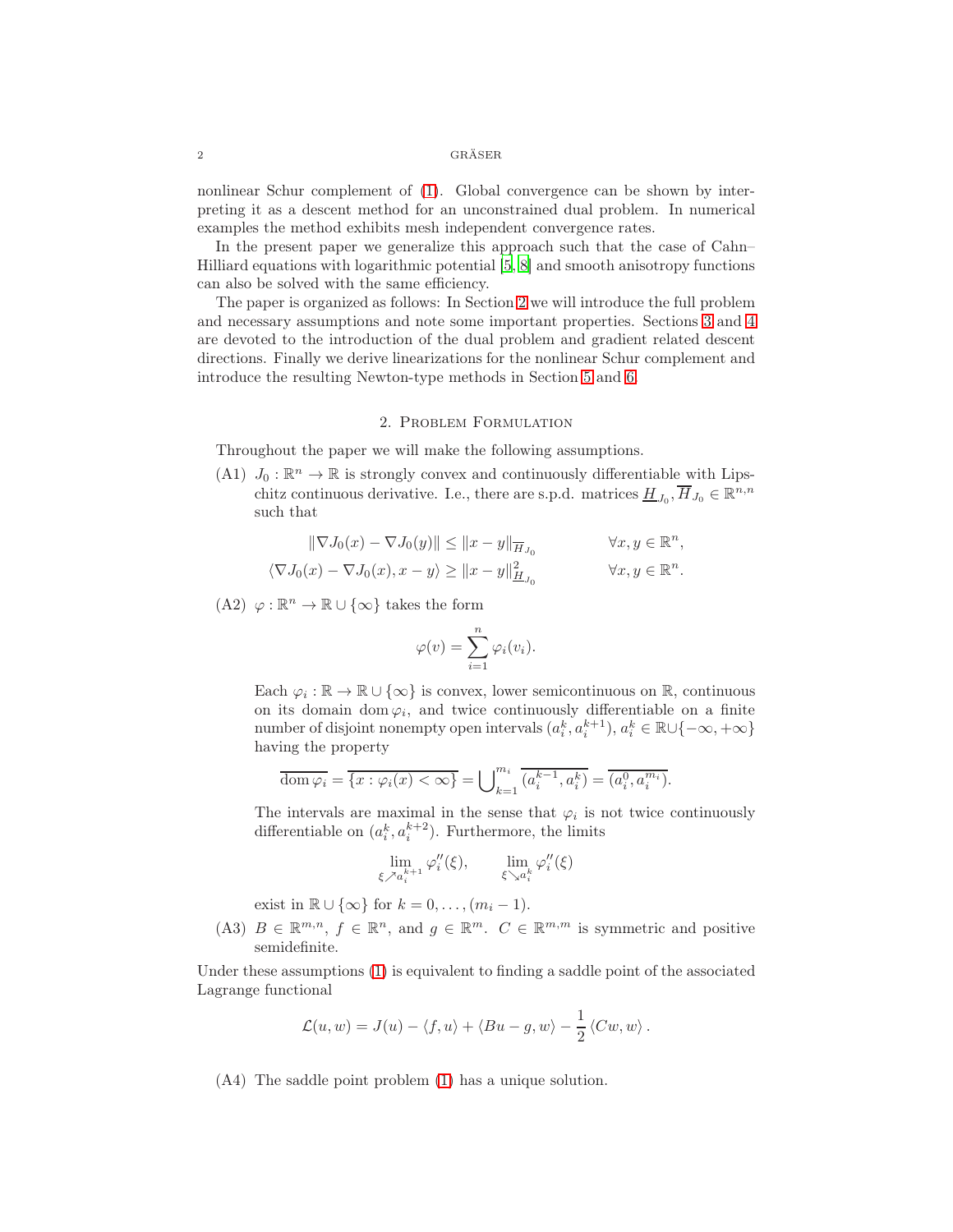Notice that the last assumption is necessary since there is no general existence and uniqueness result for problem [\(1\)](#page-0-0). In contrast to this, the existence, uniqueness, and stability of solutions for minimization problems associated with J follows from standard arguments:

<span id="page-2-4"></span>**Proposition 2.1.** Assume that [\(A1\)](#page-1-1) and [\(A2\)](#page-1-2) hold. Then J is strongly convex, proper, lower semicontinuous, and coercive. The subdifferential  $\partial J : \mathbb{R}^n \to 2^{\mathbb{R}^n}$ has a single-valued, monotone inverse  $(\partial J)^{-1}$  :  $\mathbb{R}^n \to \mathbb{R}^n$  characterized by the variational inequality

(2) 
$$
x \in \mathbb{R}^n
$$
:  $\langle \nabla J_0(x), v - x \rangle + \varphi(v) - \varphi(x) \ge \langle y, v - x \rangle$   $\forall v \in \mathbb{R}^n$   
for  $x = (\partial J)^{-1}(y)$ . The operator  $(\partial J)^{-1}$  is Lipschitz continuous with  

$$
\|(\partial J)^{-1}(y^1) - (\partial J)^{-1}(y^2)\|_{\underline{H}_{J_0}} \le \|y^1 - y^2\|_{\underline{H}_{J_0}^{-1}}.
$$

*Proof.* The properties of J follow directly from  $(A1)$  and  $(A2)$ . Single-valuedness of  $(\partial J)^{-1}$  and equivalence to the variational inequality follows from standard arguments, see, e.g., [\[7](#page-22-5), Chapter II]. Lipschitz continuity can be shown adding the variational inequalities for  $y^1$  and  $y^2$  and using the strong monotonicity of  $\nabla J_0$ .  $\Box$ 

<span id="page-2-0"></span>For the rest of the paper we assume the saddle point problem  $(1)$  satisfies  $(A1)$ –  $(A4)$ .

# 3. Dual problem

Before we discuss the iterative solution of this problem class we derive an equivalent dual minimization problem.

<span id="page-2-2"></span>Proposition 3.1. The saddle point problem [\(1\)](#page-0-0) is equivalent to

<span id="page-2-5"></span>(3) 
$$
w^* \in \mathbb{R}^m: \qquad H(w^*) = 0
$$

with the Lipschitz continuous, monotone operator  $H : \mathbb{R}^m \to \mathbb{R}^m$  given by

(4) 
$$
H(w) = -BF^{-1}(f - B^Tw) + Cw + g, \qquad w \in \mathbb{R}^m.
$$

*Proof.* Due to the properties of J and F straightforward block elimination in  $(1)$ provides the equivalence.

Since H consists of a sum and a composition of  $F^{-1}$  with affine functions the Lipschitz continuity follows directly from the Lipschitz continuity of  $F^{-1}$ . By the convexity of J the operator F and thus  $F^{-1}$  is monotone. In combination with the non-negativity of C this implies monotonicity of H.

The operator  $H$  can be regarded as a nonlinear Schur complement. For a linear saddle point problem (where  $F$  is a symmetric positive definite matrix) it reduces to the classical linear Schur complement. In contrast to the linear case, the right hand side  $f$  cannot be separated from the part depending on  $w$  in general. Note that although the saddle point problem is set-valued, the operator  $H$  is singlevalued, because  $F^{-1} = (\partial \varphi)^{-1}$  is single-valued or, equivalently, the minimization of  $J(x) - \langle y, x \rangle$  on  $\mathbb{R}^n$  admits a unique solution.

<span id="page-2-3"></span>**Theorem 3.1.** There is a Fréchet-differentiable, convex functional  $h : \mathbb{R}^m \to \mathbb{R}$ with the property  $\nabla h = H$  and the representation

<span id="page-2-1"></span>(5) 
$$
h(w) = -\mathcal{L}(F^{-1}(f - B^Tw), w), \qquad w \in \mathbb{R}^m.
$$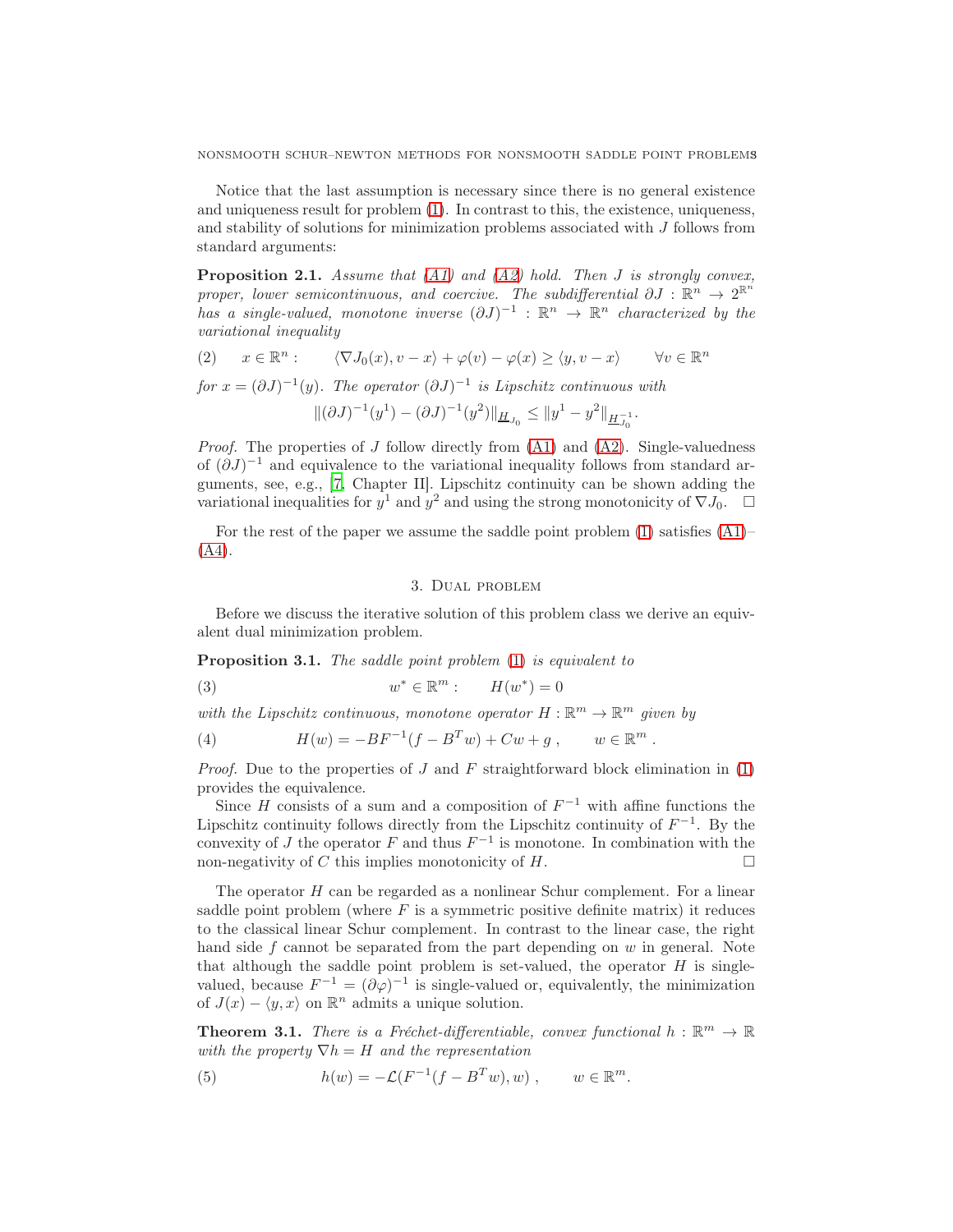Proof. By [\[7](#page-22-5), Corollary 5.2, p. 22] the polar (or conjugate) functional

$$
J^*(y) = \sup_{x \in \mathbb{R}^n} (\langle y, x \rangle - J(x)) = - \inf_{x \in \mathbb{R}^n} (J(x) - \langle y, x \rangle)
$$

of J is convex and has the property  $\partial J^* = (\partial J)^{-1} = F^{-1}$ . Since  $F^{-1}(y)$  is singlevalued for all  $y \in \mathbb{R}^n$  its polar  $J^*$  can take only finite values and the domain of the polar is  $\mathbb{R}^n$ . Thus  $J^*$  is continuous on the whole space  $\mathbb{R}^n$  by [\[7](#page-22-5), Corollary 2.3, p. 12].

By [\[7,](#page-22-5) Proposition 5.3, p. 23] finiteness and continuity of  $J^*$ , and single-valuedness of  $\partial J^*$  imply Gâteaux-differentiability of  $J^*$ . The continuity of  $\partial J^* = F^{-1}$  implies that  $J^*$  is even Fréchet-differentiable with  $\nabla J^* = F^{-1}$ . Setting

<span id="page-3-1"></span>(6) 
$$
h(w) = J^*(f - B^Tw) + \frac{1}{2} \langle Cw, w \rangle + \langle g, w \rangle
$$

we immediately get  $\nabla h = H$  using the chain rule. Convexity of h directly follows from convexity of  $J^*$ , and symmetry and positivity of  $C$ . Finally, inserting

$$
J^*(y) = -\left(J(F^{-1}(y)) - \langle y, F^{-1}(y) \rangle\right)
$$

with  $y = f - B<sup>T</sup> w$  into [\(6\)](#page-3-1) gives [\(5\)](#page-2-1).

As immediate consequence of Proposition [3.1](#page-2-2) and Theorem [3.1](#page-2-3) we get the equivalence of [\(1\)](#page-0-0) to an unconstrained dual problem.

<span id="page-3-2"></span>Corollary 3.1. The set-valued saddle point problem [\(1\)](#page-0-0) is equivalent to the dual unconstrained convex minimization problem

<span id="page-3-3"></span>(7) 
$$
w^* \in \mathbb{R}^m: \qquad h(w^*) \leq h(w) \qquad \forall w \in \mathbb{R}^m.
$$

The equivalence in Corollary [3.1](#page-3-2) does especially imply, that the minimization problem  $(7)$  has a unique solution due to assumption  $(A4)$ . Note that if C is even positive definite, then h is strongly convex which would already guarantee  $(A4)$ . However, the latter need not be the case, and  $h$  is in general not even strictly convex so that we have to require uniqueness separately.

Corollary [3.1](#page-3-2) offers the possibility to treat the nonsmooth saddle point problem [\(1\)](#page-0-0) as a smooth unconstrained minimization problem or as an operator equation with a Lipschitz continuous monotone operator. This simplification comes at the price of the fact that the functional h and the operator  $H = \nabla h$  might be expensive to evaluate, since both involve the evaluation of  $F^{-1} = (\partial J)^{-1}$  and thus the solution of an unconstrained minimization problem for the nonsmooth functional J.

#### 4. Descent Methods for the Dual Problem

<span id="page-3-0"></span>Once we have reformulated the saddle point problem [\(1\)](#page-0-0) as the dual minimization problem [\(7\)](#page-3-3), descent methods for unconstrained minimization of differentiable functionals can be applied.

Since the operator  $F^{-1}$  involved in h and  $H = \nabla h$  is in general not directly available, it is complicated and expensive to use iterative methods based on local properties or substeps as e.g. the Gauß–Seidel or Jacobi method for the solution of [\(7\)](#page-3-3). For this reason we consider gradient-related algorithms based on global descent directions.

Although there are numerous convergence results (see, e.g., the classic text book by Ortega and Rheinboldt [\[21\]](#page-23-0)) for this class of methods none of them fits exactly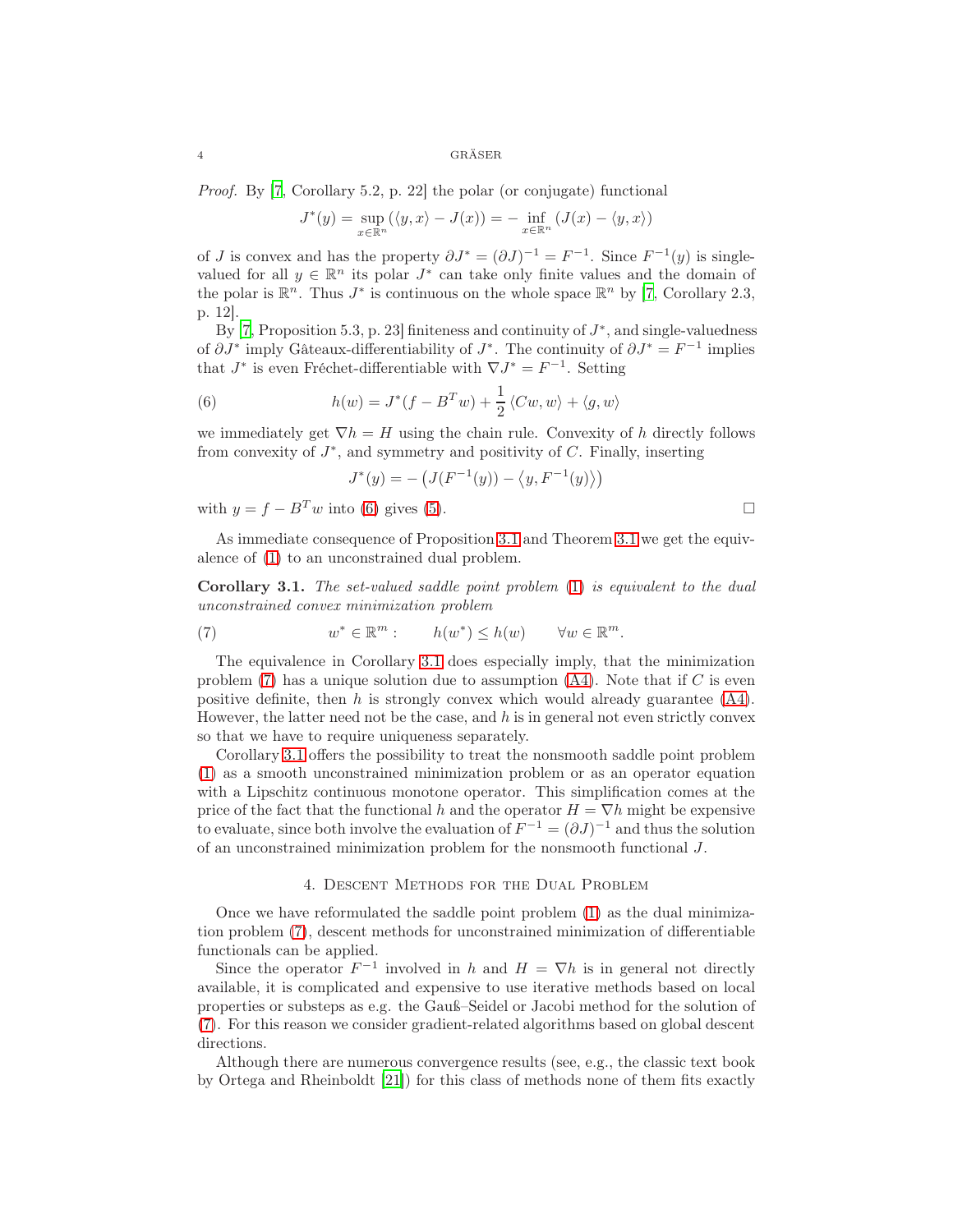to the proposed problem. Thus we present modified variants for the presented problem and refer to [\[12\]](#page-22-6) for proofs of those variants.

Throughout this section we assume that  $h$  is given by  $(5)$ . However we will only need that  $h: \mathbb{R}^m \to \mathbb{R}$  is a convex and continuously differentiable functions with Lipschitz continuous derivative  $\nabla h$  and a unique minimizer  $w^*$ .

The results are presented in terms of the norm  $\lVert \cdot \rVert_M$ ,

$$
||x||_M^2 = \langle Mx, x \rangle \ , \qquad x \in \mathbb{R}^m \ ,
$$

induced by a symmetric positive definite matrix  $M \in \mathbb{R}^{m,m}$ . Elements x' of the dual space  $(\mathbb{R}^m)'$  are represented by  $x \in \mathbb{R}^m$  using  $x' = \langle x, \cdot \rangle$  with the Euclidean inner product  $\langle \cdot, \cdot \rangle$ , thus the dual space  $(\mathbb{R}^m, \|\cdot\|_M)'$  is identified with  $(\mathbb{R}^m, \|\cdot\|_{M^{-1}})$ .

Gradient related descent methods are of the form

<span id="page-4-5"></span>(8) 
$$
w^{\nu+1} = w^{\nu} + \rho_{\nu} d^{\nu}, \qquad \nu = 1, ...
$$

for a given initial iterative  $w^0$ . In each step, first a search direction  $d^{\nu}$  is chosen according to the current iterate  $w^{\nu}$ . Then, a step size  $\rho_{\nu}$  is fixed depending on  $w^{\nu}$ and  $d^{\nu}$ , i.e.,

<span id="page-4-1"></span>(9) 
$$
d^{\nu} = d(\nu, w^{\nu}), \qquad \rho_{\nu} = \rho(\nu, w^{\nu}, d^{\nu}), \quad \nu = 0, 1, ...
$$

with suitable mappings d and  $\rho$ . Since it will turn out that monotonicity of the iterated is the crucial property for convergence we consider the extended algorithm

<span id="page-4-2"></span>(10) 
$$
w^{\nu + \frac{1}{2}} = w^{\nu} + \rho_{\nu} d^{\nu},
$$

<span id="page-4-3"></span>(11) 
$$
w^{\nu+1} = w^{\nu+\frac{1}{2}} + \mathcal{C}(w^{\nu+\frac{1}{2}})
$$

with an operator C having the property  $h(w + C(w)) \leq h(w)$ .

4.1. Convergence Analysis. In order to obtain a convergent method the descent directions should allow for sufficient descent of  $h$  and the step sizes must realize the descent.

**Definition 4.1.** The map  $d : \mathbb{N} \times \mathbb{R}^m \to \mathbb{R}^m$  is said to generate gradient-related directions (or descent directions) if for any sequence  $w^{\nu} \subset \mathbb{R}^m$  the directions  $d^{\nu} =$  $d(\nu, w^{\nu})$  satisfy

<span id="page-4-6"></span>(12) 
$$
\nabla h(w^{\nu}) = 0 \iff d^{\nu} = 0, \quad \forall \nu \in \mathbb{N}
$$

and

<span id="page-4-0"></span>(13) 
$$
-\langle \nabla h(w^{\nu}), d^{\nu} \rangle \geq c_D \|\nabla h(w^{\nu})\|_{M^{-1}} \|d^{\nu}\|_{M}, \qquad \forall \nu \in \mathbb{N}
$$

with a constant  $c_D > 0$  (or  $c_D = 0$ ) independent of  $\nu$ .

Note that the preconditioned gradients  $d(\nu, w^{\nu}) = -M^{-1} \nabla h(w^{\nu})$  are gradient-related since [\(13\)](#page-4-0) is satisfied with equality and  $c_D = 1$ . In all other cases the Cauchy–Schwarz inequality implies  $c_d < 1$ .

**Definition 4.2.** Let  $d : \mathbb{N} \times \mathbb{R}^m \to \mathbb{R}^m$  generate descent directions. Then  $\rho$ :  $\mathbb{N} \times \mathbb{R}^m \times \mathbb{R}^m \to \mathbb{R}$  is said to generate efficient step sizes, if for any sequence  $w^{\nu} \subset \mathbb{R}^m$  and  $d^{\nu} = d(\nu, w^{\nu})$  the step sizes  $\rho_{\nu} = \rho(\nu, w^{\nu}, d^{\nu})$  satisfy

<span id="page-4-4"></span>
$$
(14)
$$

$$
d^{\nu} \neq 0 \qquad \Rightarrow \qquad h(w^{\nu} + \rho_{\nu} d^{\nu}) \leq h(w^{\nu}) - c_S \left( \frac{\langle \nabla h(w^{\nu}), d^{\nu} \rangle}{\|d^{\nu}\|_{M}} \right)^2 \qquad \forall \nu \in \mathbb{N}
$$

with a constant  $c_S > 0$  independent of  $\nu$ .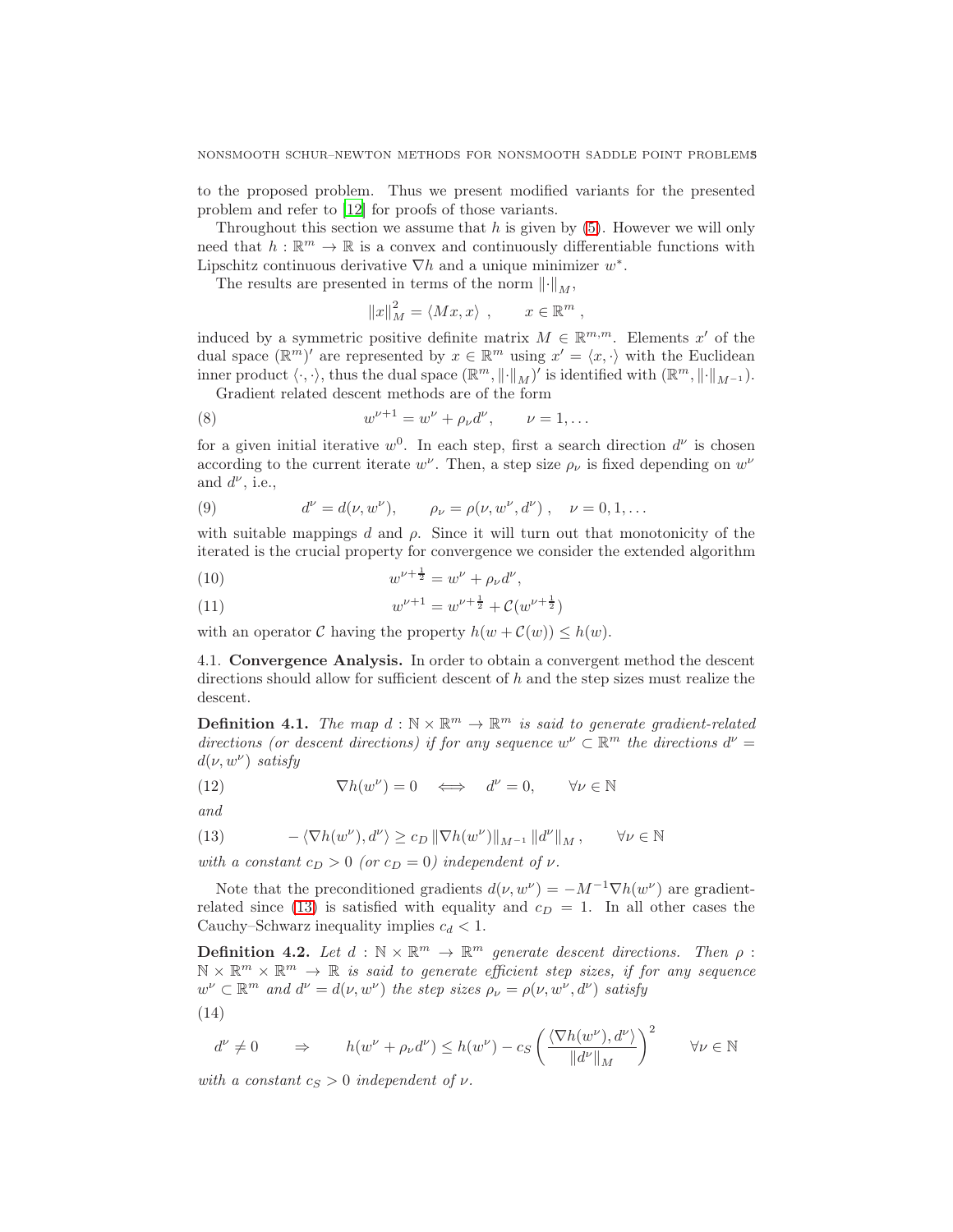The combination of gradient-related descent directions and efficient step sizes leads to a globally convergent method. Although this is a standard result that (with small modifications) can be found in many textbooks (see, e.g., [\[9](#page-22-7), [21,](#page-23-0) [30\]](#page-23-1)), we give a proof here since these variant do for example not include the monotone correction C.

<span id="page-5-0"></span>**Theorem 4.1.** Assume that d and  $\rho$  generate gradient-related directions and efficient step sizes, respectively. Then the iterates  $w^{\nu}$  generated by [\(9\)](#page-4-1), [\(10\)](#page-4-2), and [\(11\)](#page-4-3) converge to  $w^*$  for an arbitrary initial iterate  $w^0 \in \mathbb{R}^m$ .

# *Proof.* See [\[12](#page-22-6)].

The proof is based on a finite dimensional compactness argument that allows to deduce convergence from the existence of a unique minimizer. Under the stronger assumption that h is strongly convex, i.e., if there is a  $\mu > 0$  such that

$$
h(\lambda x + (1 - \lambda)y) \le \lambda h(x) + (1 - \lambda)h(y) - \lambda(1 - \lambda)\frac{\mu}{2}||x - y||_M^2 \quad \forall \lambda \in [0, 1],
$$

we get R-linear convergence.

<span id="page-5-4"></span>**Theorem 4.2.** Assume that the conditions of Theorem [4.1](#page-5-0) hold and that h is strongly convex with a constant  $\mu > 0$ . Then the iterates w<sup>v</sup> generated by [\(9\)](#page-4-1), [\(10\)](#page-4-2), and [\(11\)](#page-4-3) satisfy the error estimate

(15) 
$$
\|w^{\nu} - w^*\|_M^2 \le q^{\nu} \frac{2}{\mu} \left( h(w^0) - h(w^*) \right)
$$

with  $q = (1 - 2c_S c_D^2 \mu) < 1$ .

*Proof.* See [\[12](#page-22-6)].

4.2. Inexact Evaluation of Descent Directions. We now consider inexact search directions  $\tilde{d}^{\nu}$  obtained if the exact evaluation  $d^{\nu} = d(\nu, w^{\nu})$  is replaced by some approximation

(16) 
$$
\tilde{d}^{\nu} = \tilde{d}(\nu, w^{\nu}) \approx d(\nu, w^{\nu}).
$$

<span id="page-5-1"></span>**Proposition 4.1.** Let d generate gradient-related directions that satisfy [\(13\)](#page-4-0) with the constant  $c_D > 0$ , and let  $\tilde{d}$  generate descent directions. Assume that there is a constant  $c < c_D/2$  such that the approximations  $\tilde{d}^{\nu} = \tilde{d}(\nu, w^{\nu})$  satisfy at least one of the accuracy conditions

<span id="page-5-2"></span>(17) 
$$
\|d^{\nu} - \tilde{d}^{\nu}\|_{M} \leq c \|\tilde{d}^{\nu}\|_{M} \quad \forall \nu \in \mathbb{N},
$$

<span id="page-5-3"></span>(18) 
$$
\|d^{\nu} - \tilde{d}^{\nu}\|_{M} \leq c \|d^{\nu}\|_{M} \quad \forall \nu \in \mathbb{N},
$$

for all sequences  $w^{\nu}$ . Then the approximation  $\tilde{d}$  does also generate gradient-related directions that satisfy [\(13\)](#page-4-0) with the constant  $\tilde{c}_D = c_D - 2c > 0$ .

*Proof.* See [\[12](#page-22-6)].

Since the constant  $c_D$  needed to check the accuracy conditions in Proposition [4.1](#page-5-1) with  $c < c_D/2$  is in general not known, we replace them by the asymptotic criteria

(19) 
$$
\lim_{\nu \to \infty} \frac{\|d^{\nu} - \tilde{d}^{\nu}\|_{M}}{\|\tilde{d}^{\nu}\|_{M}} = 0 \quad \text{and} \quad \lim_{\nu \to \infty} \frac{\|d^{\nu} - \tilde{d}^{\nu}\|_{M}}{\|d^{\nu}\|_{M}} = 0,
$$

respectively. They imply that the criteria in Proposition [4.1](#page-5-1) with  $c < c<sub>D</sub>/2$  hold for sufficiently large  $\nu$  with arbitrarily small c. To see that the whole sequence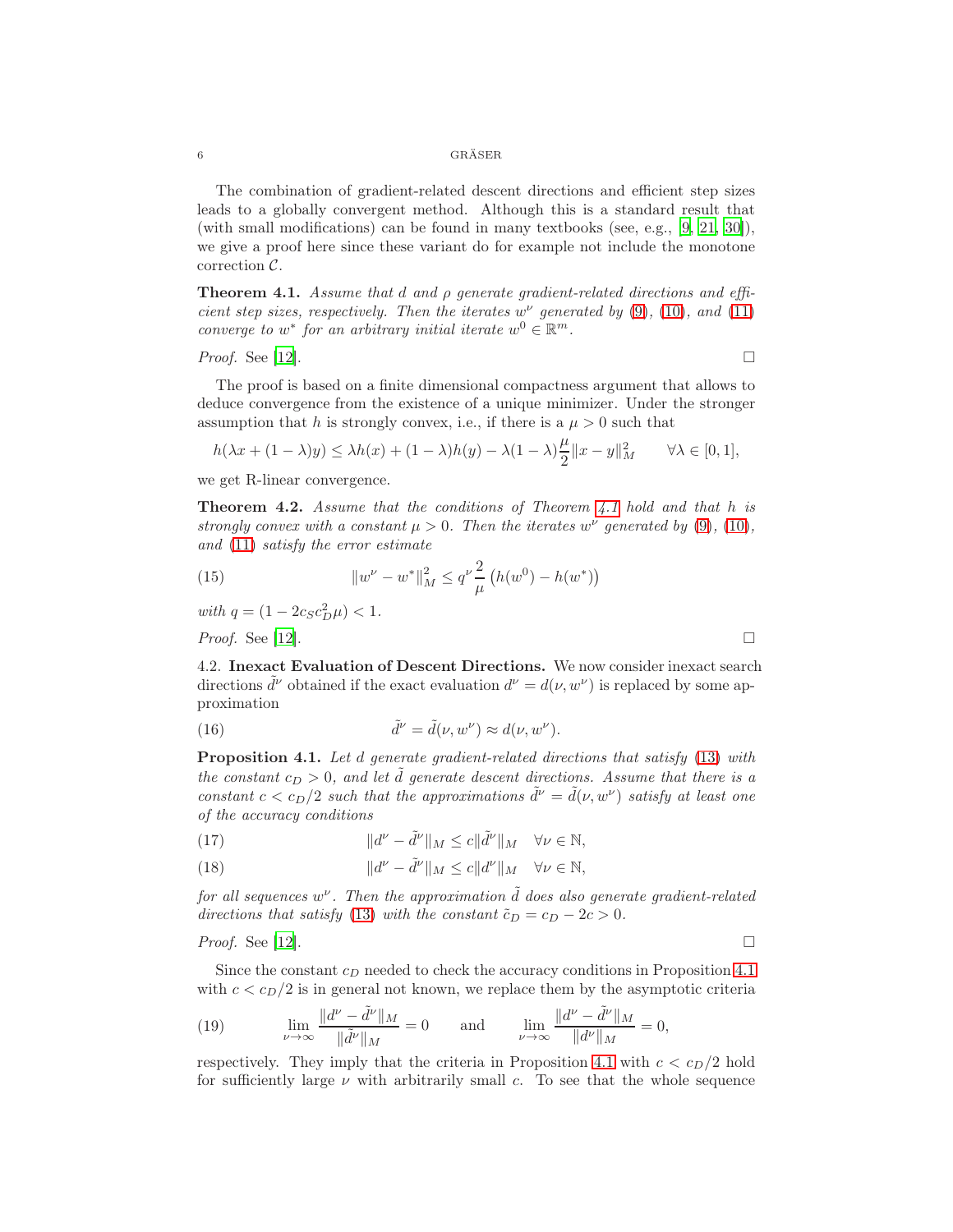$\tilde{d}^{\nu}$  is gradient-related assume that [\(17\)](#page-5-2) or [\(18\)](#page-5-3) is satisfied for  $\nu > \nu_0$ . Hence by Proposition [4.1](#page-5-1) the estimate [\(13\)](#page-4-0) holds for  $\nu > \nu_0$  with  $\tilde{c}_D$ . Then it also holds for all  $\nu$  with the constant

$$
\tilde{c}_D = \min\left\{\tilde{c}_D, \min\left\{-\frac{\langle \nabla h(w^{\nu}), d^{\nu} \rangle}{\|\nabla h(w^{\nu})\|_{M^{-1}} \|d^{\nu}\|_{M}} : \nu \leq \nu_0\right\}\right\} > 0.
$$

Furthermore, the constants  $\tilde{c}_D, \tilde{\tilde{c}}_D$  in estimate [\(13\)](#page-4-0) for  $\tilde{d}^{\nu}$  tend to the constant  $c_D$ for the exact directions  $d^{\nu}$  in this case.

4.3. Step Size Rules. There is a multitude of algorithms for the selection of efficient step sizes available from textbooks and surveys like [\[6](#page-22-8), [20](#page-23-2), [21](#page-23-0), [24\]](#page-23-3). The most common choice is the step size rule by Armijo  $[1]$  (see also  $[6, 21]$  $[6, 21]$  $[6, 21]$ ) which tracks the actual decrease of the functional  $h$  and leads to efficient step sizes. Another option are so-called approximate "exact step sizes". In contrast to the Armijo rule this approach does only depend on a single parameter. Furthermore it turned out to be more robust for the presented applications.

**Proposition 4.2.** Let  $d : \mathbb{N} \times \mathbb{R}^m \to \mathbb{R}^m$  generate descent directions. For a sequence  $w^{\nu} \subset \mathbb{R}^m$  and directions  $d^{\nu} = d(\nu, w^{\nu})$  assume that a fixed parameter  $\epsilon \in [0, 1)$  is given. Then any step rule  $\rho$  that satisfies  $\rho_{\nu} = \rho(\nu, w^{\nu}, d^{\nu}) \geq 0$  and

$$
\langle \nabla h(w^{\nu} + \rho_{\nu} d^{\nu}), d^{\nu} \rangle \in [\epsilon \langle \nabla h(w^{\nu}), d^{\nu} \rangle, 0]
$$

generates efficient step sizes that satisfy [\(14\)](#page-4-4) with

$$
c_S = \frac{1 - \epsilon^2}{2L}
$$

.

*Proof.* See [\[12](#page-22-6)].

Now we can obtain a sequence of efficient step sizes either by computing the first zero of  $\rho \mapsto \langle \nabla h(w^{\nu} + \rho d^{\nu}), d^{\nu} \rangle$  exactly  $(\epsilon = 0)$  or by approximating it with fixed  $0 \leq \epsilon < 1$ . The latter can be done for example using the bisection method which requires one evaluation of  $\nabla h$  per bisection step.

Observe that for this rule and the Armijo rule a sequence of evaluations of either h or  $\nabla h$  is required. In view of Theorem [3.1](#page-2-3) this will involve one solution of the minimization problem associated with  $F^{-1}$  per evaluation of h or  $\nabla h$ , which can be very expensive. In order to mitigate this disadvantage we will now present a method that allows to decide a priori if we can choose  $\rho_{\nu} = 1$  for a given  $w^{\nu}$  and  $\nu$  or if some kind of line search is needed. While [\(13\)](#page-4-0) does only give information about the angle between  $\nabla h(w^{\nu})$  and  $d(\nu, w^{\nu})$  we will need the stronger condition that  $d(\nu, w^{\nu}) \to 0$  implies  $\nabla h(w^{\nu}) \to 0$ .

Let  $\alpha_{-1} > 0$  and  $\sigma \in (0, 1)$  and define for  $w^{\nu}, d^{\nu} \in \mathbb{R}^m$  the sequence

<span id="page-6-0"></span>(20) 
$$
\alpha_{\nu} = \begin{cases} ||d^{\nu}||_{M} & \text{if } ||d^{\nu}||_{M} \leq \sigma \alpha_{\nu-1}, \\ \alpha_{\nu-1} & \text{else.} \end{cases}
$$

For a step size rule  $\rho$  that generates efficient step sizes we will switch off the step rule if the norm of the direction decreases by the factor  $\sigma$  in the following sense:

<span id="page-6-1"></span>(21) 
$$
\tilde{\rho}_{\nu} = \begin{cases} 1 & \text{if } \|d^{\nu}\|_{M} \leq \sigma \alpha_{\nu-1}, \\ \rho(\nu, w^{\nu}, d^{\nu}) & \text{else.} \end{cases}
$$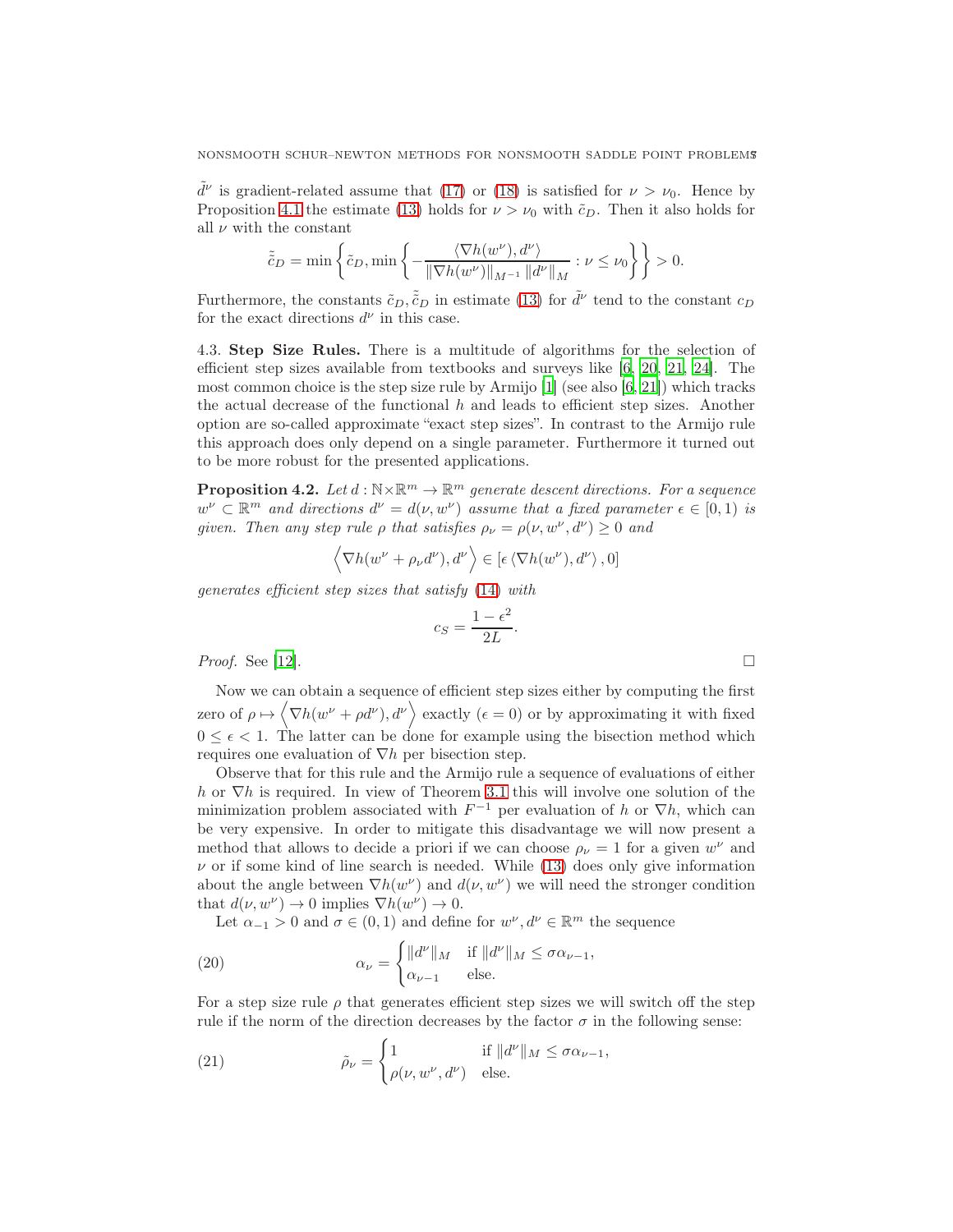Note that the sequence  $\tilde{\rho}_{\nu}$  can easily be computed in practice. If  $||d^{\nu}||_M \leq \sigma \alpha_{\nu-1}$ is not true, the step size  $\rho_{\nu}$  is computed using the step size rule  $\rho$ . If the criterion is satisfied for some  $\nu$ , the step size  $\tilde{\rho}_{\nu'} = 1$  is used and the new bound  $\alpha_{\nu} = ||d^{\nu}||_{M}$  is computed. Thus the criterion for the v-th step is checked with the bound  $\alpha_{\nu-1} =$  $||d^{\nu'}||_M$  where  $\nu'$  is the last iteration step that satisfied the criterion.

It is also possible to simplify the criterion for the selection of  $\tilde{\rho}_{\nu} = 1$  to the stronger criterion

$$
||d^{\nu}||_M \leq \sigma \min_{\mu < \nu} ||d^{\mu}||_M,
$$

and the convergence proof of the following theorem remains essentially the same.

<span id="page-7-0"></span>**Theorem 4.3.** Assume that d and  $\rho$  generate gradient-related directions and efficient step sizes, respectively. Furthermore, assume that  $d(\nu, v^{\nu}) \rightarrow 0$  implies  $\nabla h(v^{\nu}) \rightarrow 0$  for any sequence  $v^{\nu}$ . If  $\tilde{\rho}_{\nu}$  is computed by [\(20\)](#page-6-0) and [\(21\)](#page-6-1) for some  $\alpha_{-1} > 0$  and  $\sigma \in (0,1)$  and  $d^{\nu} = d(\nu, w^{\nu})$ , then the iterates  $w^{\nu}$  obtained by

$$
w^{\nu + \frac{1}{2}} = w^{\nu} + \tilde{\rho}_{\nu} d^{\nu},
$$
  

$$
w^{\nu + 1} = w^{\nu + \frac{1}{2}} + \mathcal{C}(w^{\nu + \frac{1}{2}}),
$$

converge to  $w^*$  for an arbitrary initial iterate  $w^0 \in \mathbb{R}^m$ .

In contrast to the previous results Theorem [4.3](#page-7-0) is a not a standard result. However we skip the technical proof for ease of presentation here.

Proof. See [\[12](#page-22-6)].

 $\Box$ 

We will see that an important example for directions satisfying the extra assumption of Theorem [4.3](#page-7-0) is given by

$$
d(\nu, w^{\nu}) = -S_{\nu}^{-1} \nabla h(w^{\nu})
$$

with symmetric positive definite matrices  $S_{\nu}$  that are bounded uniformly from above and below with respect to  $\nu$ . If such directions are evaluated inexactly one does in general not know a priori if the inexact directions satisfy

$$
\tilde{d}(\nu, v^{\nu}) \to 0 \qquad \Rightarrow \qquad \nabla h(w^{\nu}) \to 0.
$$

In this case the following generalization of Theorem [4.3](#page-7-0) can be used.

**Corollary 4.1.** Let d and  $\rho$  satisfy the assumptions of Theorem [4.3](#page-7-0) and let  $\tilde{d}$  satisfy the assumptions of Proposition [4.1](#page-5-1) with the accuracy condition  $(17)$ , i.e.,

$$
||d^{\nu} - \tilde{d}^{\nu}||_M \leq c||\tilde{d}^{\nu}||_M \quad \forall \nu \in \mathbb{N}.
$$

If  $\tilde{\rho}_{\nu}$  is computed by [\(20\)](#page-6-0) and [\(21\)](#page-6-1) for some  $\alpha_{-1} > 0$  and some  $\sigma \in (0,1)$  with  $d^{\nu}$ replaced by  $\tilde{d}^{\nu} = \tilde{d}(\nu, w^{\nu})$ , then the iterates  $w^{\nu}$  obtained by

$$
w^{\nu + \frac{1}{2}} = w^{\nu} + \tilde{\rho}_{\nu} \tilde{d}^{\nu},
$$
  

$$
w^{\nu + 1} = w^{\nu + \frac{1}{2}} + C(w^{\nu + \frac{1}{2}}),
$$

converge to  $w^*$  for an arbitrary initial iterate  $w^0 \in \mathbb{R}^m$ .

*Proof.* See [\[12](#page-22-6)].

Notice that the above result does no longer hold if  $\tilde{d}$  does only satisfy the second accuracy condition [\(18\)](#page-5-3) of Proposition [4.1.](#page-5-1)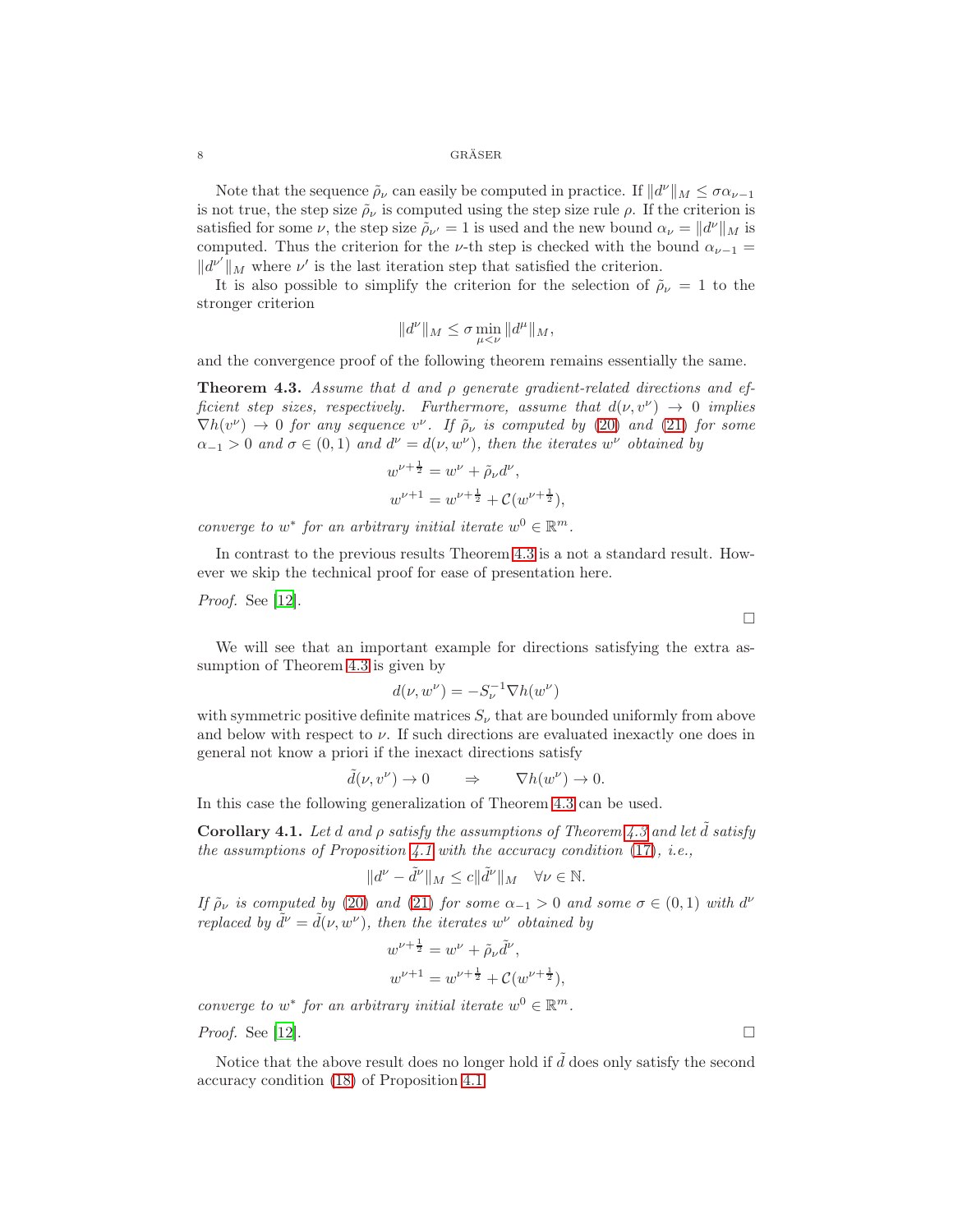# 5. Derivatives of the Nonlinear Schur Complement

<span id="page-8-0"></span>The convergence speed of gradient-related descent algorithms depends heavily on the selection of the descent directions  $d^{\nu}$ . If h is  $C^2$  the directions

<span id="page-8-1"></span>(22) 
$$
d^{\nu} = -(\nabla^2 h(w^{\nu}))^{-1} \nabla h(w^{\nu})
$$

lead to a damped Newton method for the operator  $H = \nabla h$ . If H is not differentiable but Lipschitz continuous we want to define directions similar to [\(22\)](#page-8-1), replacing  $(\nabla^2 h(w^{\nu}))$  by symmetric positive definite matrices  $S(w^{\nu}) \in \mathbb{R}^{m,m}$  that represent generalized linearizations of  $H$  at  $w^{\nu}$ .

In the following h and  $H = \nabla h$  are given as in Theorem [3.1.](#page-2-3) For the special case of a quadratic obstacle problem with additional linear constraint such linearizations  $S(w^{\nu})$  were introduced by Gräser and Kornhuber [\[16\]](#page-22-2). There the piecewise linearity of H in that case was used. Here we will generalize this approach using piecewise smoothness of H instead.

5.1. Derivatives of  $F^{-1}$ . Since H is a composition and sum of affine functions with  $F^{-1}$  the crucial part in the derivation of linearizations of H are linearizations of  $F^{-1}$ . In order to derive such linearizations for  $F^{-1}$  we first look at the functionals  $\varphi_i$ .

Lemma 5.1. The limits

$$
\begin{aligned} \varphi'_{i,-}(x) &:= \lim_{\xi \nearrow x} \varphi'_i(\xi), & \qquad \varphi''_{i,-}(x) := \lim_{\xi \nearrow x} \varphi''_i(\xi) & \qquad \forall x \in (a_i^0, a_i^{m_i}],\\ \varphi'_{i,+}(x) &:= \lim_{\xi \searrow x} \varphi'_i(\xi), & \qquad \varphi''_{i,+}(x) := \lim_{\xi \searrow x} \varphi''_i(\xi) & \qquad \forall x \in [a_i^0, a_i^{m_i}). \end{aligned}
$$

*exist in*  $\mathbb{R} \cup \{-\infty, \infty\}.$ 

*Proof.* The existence of the limits for  $x \in (a_i^k, a_i^{k+1})$  and of the limits of  $\varphi_i''$  at the  $a_i^k$  is guaranteed by [\(A2\)](#page-1-2). We only have to show the existence of the limits of  $\varphi_i'$ for  $x = a_i^k$ . First we note that  $\varphi'_i$  is monotone. Furthermore, it is bounded on each interval  $(a_i^{k-1}, a_i^k)$  with  $k < m_i$  since  $\varphi_i$  cannot be convex on  $(a_i^{k-1}, a_i^{k+1})$ otherwise. Thus  $\lim_{\xi \nearrow a_i^k} \varphi_i'(\xi)$  exists and is finite for  $k < m_i$  and either finite or  $\infty$ for  $k = m_i$ . Limits from above can be shown analogously.

For simplicity we will use the notation  $\varphi''_i(x)$  also if the one sided directional derivatives  $\varphi''_{i,-}(x)$  and  $\varphi''_{i,+}(x)$  do not coincide. In this case  $\varphi''_i(x)$  denotes the maximum of both.

In principle the linearization of  $F^{-1}$  will be defined piecewise and the components i where  $\varphi_i$  lacks regularity need special care. To do so we introduce the inactive sets

$$
\mathcal{I}(v) := \{ i : \partial \varphi_i(v_i) \text{ is single-valued} \}.
$$

For convenience we also define the corresponding active sets

$$
\mathcal{A}(v) := \{1, \ldots, n\} \setminus \mathcal{I}(v).
$$

It will be convenient to introduce the following notion of truncated matrices and vectors.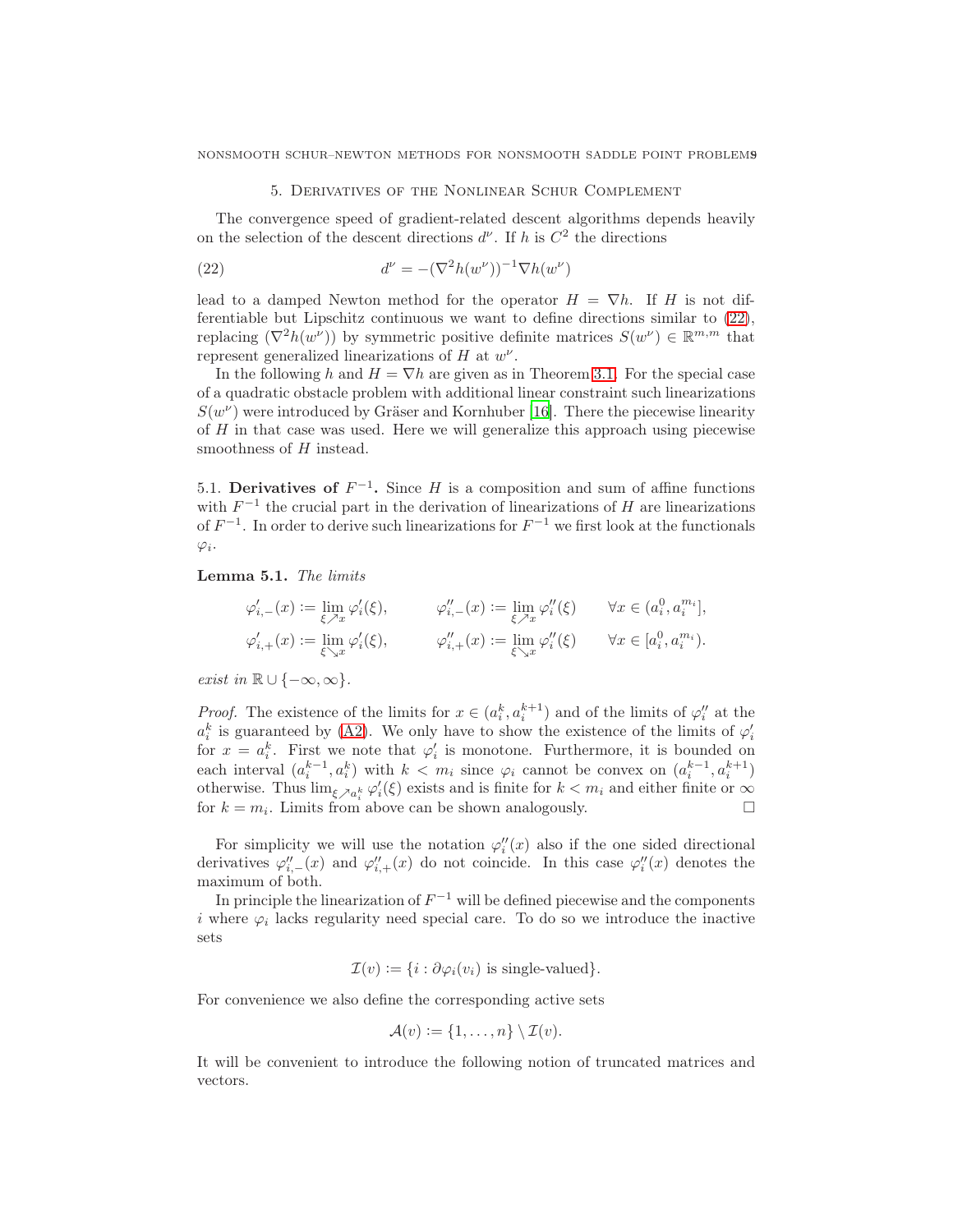**Definition 5.1.** Let  $\mathcal{I}, \mathcal{J} \subset \mathbb{N}$  be index sets,  $x \in \mathbb{R}^n$  a vector, and  $M \in \mathbb{R}^{m,n}$  a matrix. Then define the truncated matrix  $M_{\mathcal{I},\mathcal{J}} \in \mathbb{R}^{m,n}$  and the truncated vector  $x_{\mathcal{I}} \in \mathbb{R}^n$  by

$$
(M_{\mathcal{I}\mathcal{J}})_{ij} := \begin{cases} M_{ij} & \text{if } i \in \mathcal{I} \text{ and } j \in \mathcal{J}, \\ 0 & \text{else,} \end{cases} \qquad (x_{\mathcal{I}})_i := \begin{cases} x_i & \text{if } i \in \mathcal{I}, \\ 0 & \text{else.} \end{cases}
$$

Furthermore, define the abbreviation  $M_{\mathcal{I}} := M_{\mathcal{I},\mathcal{I}}$ .

In order to extract a decomposition of  $\mathbb{R}^n$  into nontrivial subsets where  $F^{-1}$  is smooth we have to distinguish different active configurations. Since the functions  $\varphi_i$  may have multiple points  $a_i^k$  where they are not smooth, an active configuration is not completely determined by the active set itself. To distinguish different configurations we also have to take the values at the active component into account. The equivalence classes

$$
[c] := \{ v \in \text{dom}\,\varphi : \mathcal{A}(v) = \mathcal{A}(c), v_i = c_i \,\forall i \in \mathcal{A}(c) \}
$$

defined for  $c \in \text{dom}\,\varphi$  containing all vectors with the same active configuration provide exactly this distinction. Hence we can address an active configuration by  $[c]$  for one representative. By definition x and y have the same active configuration if and only if  $[x] = [y]$  and hence the representative is obviously not unique. The set of all possible active configurations is given by

$$
\mathbb{A} := \{ [c] : c \in \operatorname{dom} \varphi \}.
$$

By Assumption [\(A2\)](#page-1-2) the set A is finite and dom  $\varphi$  can be decomposed according to

$$
\operatorname{dom}\varphi=\bigcup_{[c]\in\mathbb{A}}[c].
$$

Since F has a single-valued inverse we have dom  $\varphi \supset F^{-1}(\mathbb{R}^n)$  and thus  $\mathbb{R}^n =$  $F(\text{dom }\varphi)$  can be decomposed according to

$$
\mathbb{R}^n = \bigcup_{[c] \in \mathbb{A}} F([c]), \qquad F([c]) = \bigcup_{x \in [c]} F(x) = \{y : F^{-1}(y) \in [c] \}
$$

using the images of [c] under F. Note that in general dom  $\varphi \supset F^{-1}(\mathbb{R}^n)$  is a real inclusion and equality does not hold. This is due to the possibility of  $\varphi_i'(x_i) \to \infty$ for  $x_i \to a_i^{m_i}$ . In this case  $F(x)$  is even empty for all  $x \in \text{dom}\,\varphi$  with  $x_i = a_i^{m_i}$ .

We will define the linearization of  $F^{-1}$  piecewise on sets where the operator is smooth. Thus we do not only need to handle the active components but also the "smoothness intervals"  $(a_i^{k-1}, a_i^k)$  the inactive components are contained in. To this end it is convenient to first define the set  $\mathcal E$  of all multi-indices needed to identify these intervals by

$$
\mathcal{E} := \{ \eta \in \mathbb{N}^n : 1 \le \eta_i \le m_i \}.
$$

Now we can define the sets of all vectors corresponding to an active configuration  $[c] \in A$  and the open and closed smoothness intervals  $\eta \in \mathcal{E}$  by

$$
[c]_{\eta} := \{ x \in [c] : x_i \in (a_i^{\eta_i - 1}, a_i^{\eta_i}) \text{ for } i \in \mathcal{I}(c) \},
$$
  

$$
[[c]]_{\eta} := \{ x \in [c] : x_i \in [a_i^{\eta_i - 1}, a_i^{\eta_i}] \text{ for } i \in \mathcal{I}(c) \}.
$$

Both sets are  $(n - |A(c)|)$ -dimensional hypercubes since all active components  $i \in$  $A(c)$  are fixed, while the others can take values in a nontrivial interval. The set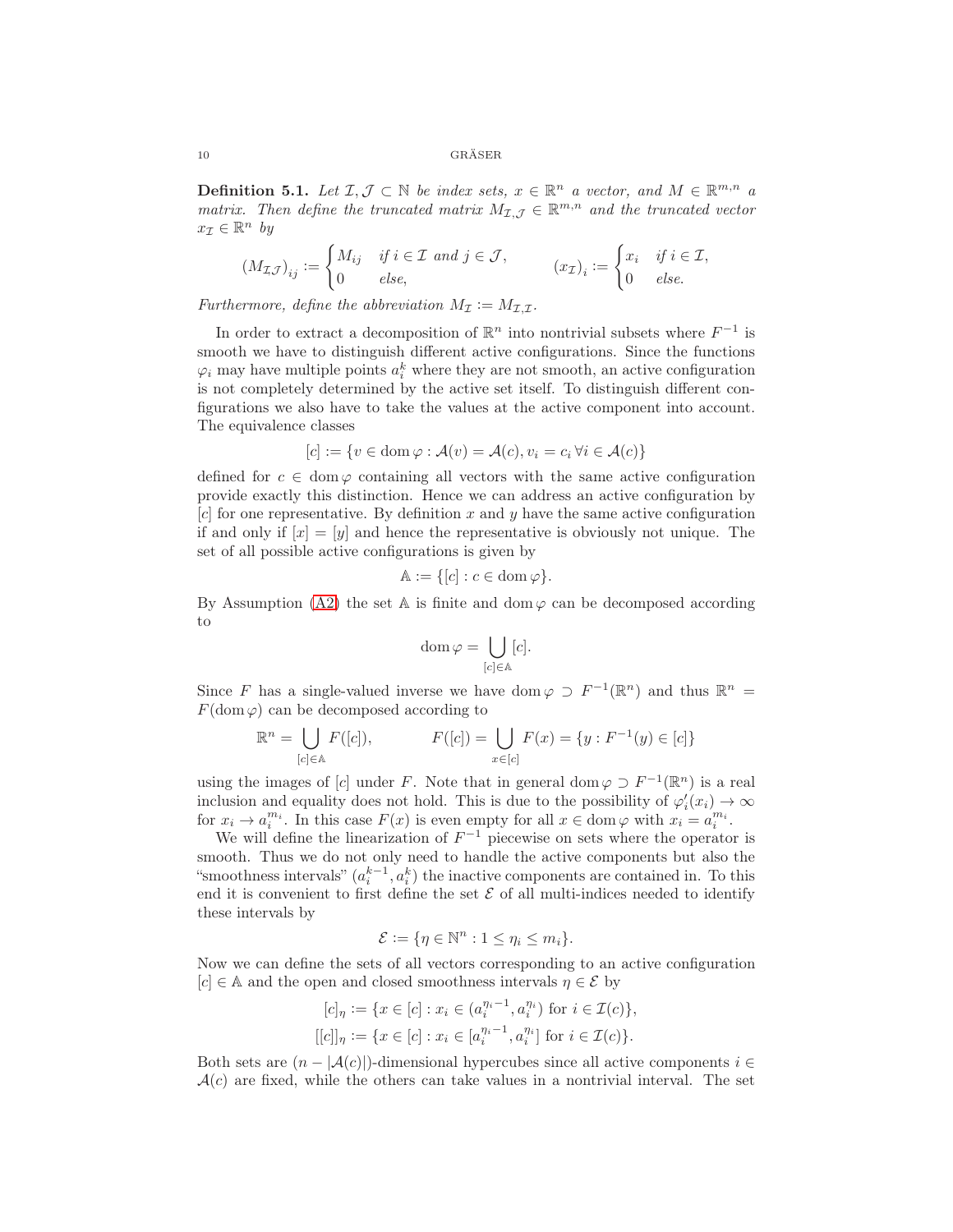$[[c]]_\eta$  is in general only a subset of  $\overline{[c]}_\eta$  since dom  $\varphi_i$  may not contain  $a_i^0$  and  $a_i^{m_i}$ . These sets provide a decomposition of  $[c]$  in the sense that

$$
[c] = \bigcup_{\eta \in \mathcal{E}} [[c]]_{\eta}, \qquad \overline{[c]} = \bigcup_{\eta \in \mathcal{E}} \overline{[c]}_{\eta}.
$$

Note that these decompositions are not disjoint in general.

If a linearization of  $F^{-1}$  is to be defined piecewise it is important that the sets where it is defined do not degenerate to lower-dimensional objects or, equivalently, that active configurations are stable in a certain sense. This is provided by the following lemma that guarantees that each set  $F([[c]]_n)$  is contained in the closure of an open set.

<span id="page-10-1"></span>**Lemma 5.2.** Let  $[c] \in \mathbb{A}$  with  $F(c) \neq \emptyset$  and  $\eta \in \mathcal{E}$ . Then

$$
F([[c]]_{\eta}) \subset \overline{F([c]_{\eta})^{\circ}} \subset \overline{\text{int } F([[c]]_{\eta})} \neq \emptyset
$$

holds for the open set

$$
F([c]_{\eta})^{\circ} := \left\{ y \in F([c]_{\eta}) : \left\{ \begin{array}{l} y \in (\nabla J_0(F^{-1}(y)))_i + \operatorname{int} \partial \varphi_i(F^{-1}(y)_i) & \forall i \in \mathcal{A}(c), \\ F^{-1}(y)_i \in (a_i^{\eta_i - 1}, a_i^{\eta_i}) & \forall i \in \mathcal{I}(c) \end{array} \right\}.
$$

*Proof.* Let  $[c] \in A$  with  $F(c) \neq \emptyset$  and  $\eta \in \mathcal{E}$ . Since  $\partial \varphi_i(c_i)$  is set-valued for  $i \in A(c)$ , an element of  $F([c]_{\eta})^{\circ}$  can easily be constructed, which shows that  $F([c]_{\eta})^{\circ} \neq \emptyset$ . Next we show that  $F([c]_{\eta})^{\circ}$  is open.

Let  $y \in F([c]_{\eta})^{\circ}$ ,  $x = F^{-1}(y)$  be fixed and  $x' = F^{-1}(y')$  for some y' with  $||y - y'||_{\infty} < \epsilon$ . By [\(A2\)](#page-1-2) and continuity of  $F^{-1}$  we instantly get

$$
x'_i\in(a_i^{\eta_i-1},a_i^{\eta_i})
$$

and thus  $\mathcal{A}(x') \subset \mathcal{A}(x)$  if  $\epsilon$  is small enough.

To show  $\mathcal{A}(x') \supset \mathcal{A}(x)$  assume that  $x'_{\mathcal{I}(x)}$  is known and fixed. Then  $x'_{\mathcal{A}(x)}$  is the unique solution of

<span id="page-10-0"></span>(23) 
$$
F(x'_{\mathcal{I}(x)} + x'_{\mathcal{A}(x)})_i \ni y'_i \quad \forall i \in \mathcal{A}(x).
$$

By continuity of  $F^{-1}$  and  $\nabla J_0$  the residual defined by  $r(b, v) := b - \nabla J_0(v)$  satisfies

$$
\left\| r(y,x) - r(y',x'_{\mathcal{I}(x)} + x_{\mathcal{A}(x)}) \right\|_{\infty} < \max \left\{ \text{dist} \left( \partial P_{x,i}, r(y,x)_i \right) : i \in \mathcal{A}(x) \right\}
$$

for the border  $\partial P_{x,i}$  of the set  $P_{x,i} = \partial \varphi_i(x_i)$  if  $\epsilon$  is small enough. In this case we have  $r(y', x'_{\mathcal{I}(x)} + x_{\mathcal{A}(x)}) \in \text{int } \partial \varphi_i(x_i)$ . Hence  $x'_{\mathcal{A}(x)} = x_{\mathcal{A}(x)}$  solves [\(23\)](#page-10-0) which yields  $\mathcal{A}(x') = \mathcal{A}(x)$ . Thus  $x' \in [c]_{\eta}$  and even more  $y' \in F([c]_{\eta})^{\circ}$ . Since y was arbitrary,  $F([c]_{\eta})^{\circ}$  must be open and we have  $F([c]_{\eta})^{\circ} \subset \text{int } F([[c]]_{\eta}).$ 

Now let  $y \in F([[c]]_{\eta}) \setminus F([c])_{\eta}^{\circ}$  with  $x = F^{-1}(y)$  be fixed. Then it is easy to give a sequence  $x^k \in [c]_\eta$  with  $x^k \to x$ . For the sequence

$$
y^{k} = \nabla J_0(x^{k}) + (y - \nabla J_0(x) + z^{k})_{\mathcal{A}(c)} + (\partial \varphi(x^{k}))_{\mathcal{I}(c)}
$$

with

$$
z_i^k = \frac{\epsilon}{k} \begin{cases} 1 & \text{if } i \in \mathcal{A}(c) \text{ and } (y - \nabla J_0(x))_i = \min \partial \varphi_i(c_i), \\ -1 & \text{if } i \in \mathcal{A}(c) \text{ and } (y - \nabla J_0(x))_i = \max \partial \varphi_i(c_i), \\ 0 & \text{else} \end{cases}
$$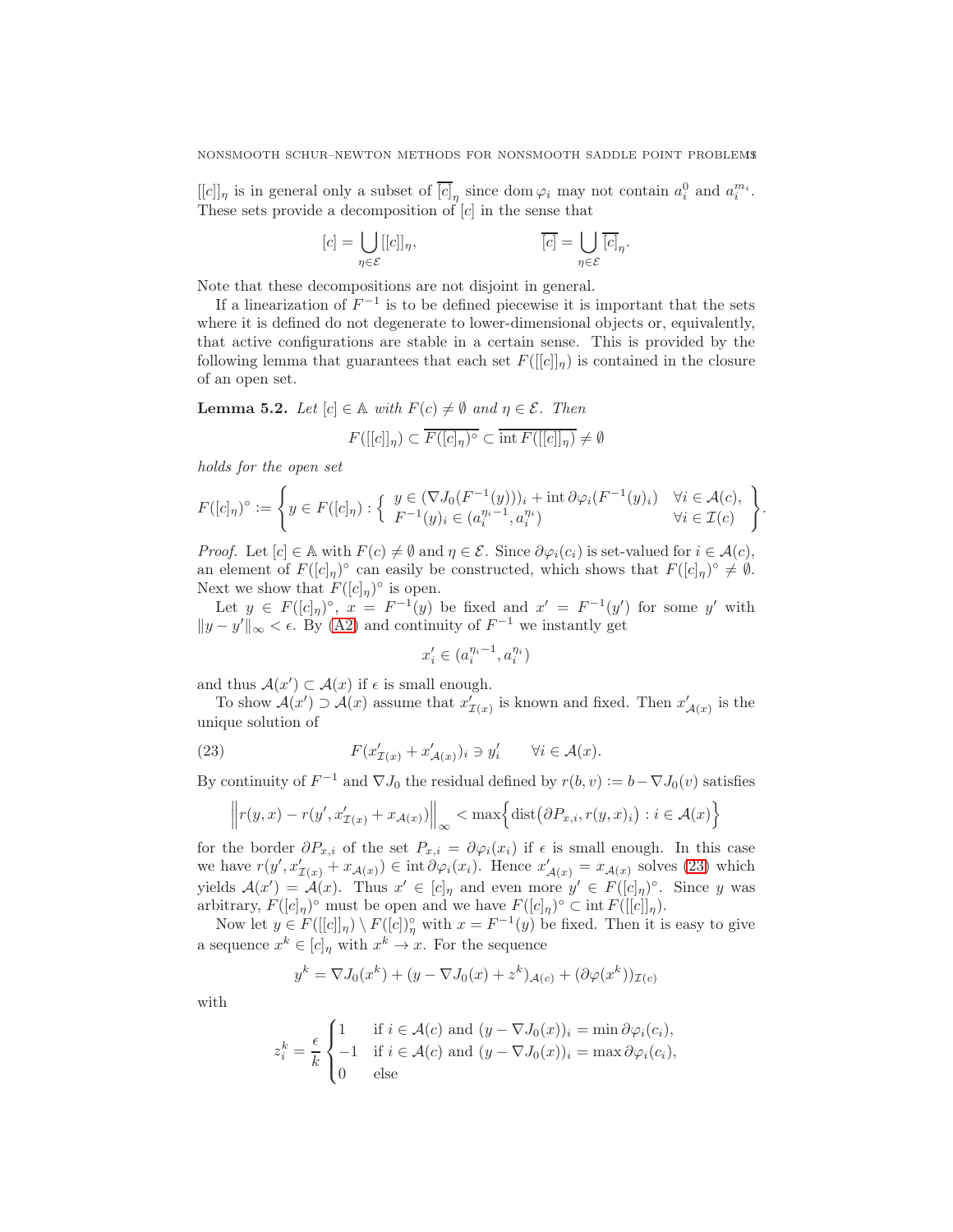and  $\epsilon$  small enough we have

$$
(y^k - \nabla J_0(x^k))_i = \begin{cases} (y - \nabla J_0(x) + z^k)_i \in \text{int } \partial \varphi_i(c_i) & \text{if } i \in \mathcal{A}(c), \\ \partial \varphi_i(x^k) & \text{if } i \in \mathcal{I}(c) \end{cases}
$$

and hence  $x^k = F^{-1}(y^k)$  and  $y^k \in F([c])_y^{\circ}$ . Since  $\nabla J_0$  is continuous and  $\varphi_i$  is continuously differentiable on  $(a_i^{\eta_i-1}, a_i^{\eta_i+1})$  for  $i \in \mathcal{I}(c)$  we have

$$
y^{k} \to \nabla J_{0}(x) + (y - \nabla J_{0}(x))_{\mathcal{A}(c)} + (\partial \varphi(x))_{\mathcal{I}(c)} = y,
$$

which proves the assertion.  $\Box$ 

Since  $[c]$  decomposes into the sets  $[[c]]_n$ , Lemma [5.2](#page-10-1) implies

$$
F([c]) \subset \overline{\mathrm{int}\, F([c])}.
$$

While this lemma shows that the sets  $F([c])$  do not degenerate it does not give insight into their structure. The following remark sheds some light on the geometry of these sets.

**Remark 5.1.** Define the points where  $\varphi_i$  is not differentiable by

$$
\{\tilde{a}_i^0,\ldots,\tilde{a}_i^{\tilde{m}_i}\}:=\{a:\partial\varphi_i(a)\ \emph{is set-valued}\}\subset\{a_i^0,\ldots,a_i^{m_i}\}.
$$

Then the configuration  $[c']$  without active component, i.e.  $\mathcal{A}(c') = \emptyset$ , is clearly given by the open set

$$
[c'] = \prod_{i=1}^n \bigcup_{k=1}^{\widetilde{m}_i} (\widetilde{a}_i^{k-1}, \widetilde{a}_i^k) = \bigcup_{\substack{(k_1, \ldots, k_n) \\ 1 \le k_i \le \widetilde{m}_i}} \prod_{i=1}^n (\widetilde{a}_i^{k_i-1}, \widetilde{a}_i^{k_i})
$$

and a representative is, e.g., given by  $c'_i = \frac{1}{2}(\tilde{a}_i^0 + \tilde{a}_i^1)$ . Note that  $[c']$  is the union of n-dimensional open hypercubes  $Q_{(k_1,...,k_n)}$ . If the arguments of Lemma [5.2](#page-10-1) are applied with the indicator functions of these hypercubes instead of  $\varphi$  it can be seen that  $\nabla J_0(Q_{(k_1,...,k_n)}) \subset \overline{\text{int }\nabla J_0(Q_{(k_1,...,k_n)})}$ . Hence the images of the hypercubes under  $\nabla J_0$  do not degenerate in the sense that all points are limits of sequences in their interior.

If at least one component of c is active the set  $[c]$  is the union of hypercubes  $Q$ with dimension less then n, and hence no longer open in  $\mathbb{R}^n$ . To be precise the length of these hypercubes in any direction  $e_i$  with  $i \in \mathcal{A}(c)$  is zero. However, the set  $(\partial \varphi([c]))_{\mathcal{A}(c)}$  is a hypercube that has nonzero lengths exactly in the directions  $e_i$ with  $i \in \mathcal{A}(c)$ .

Figure [1](#page-12-0) and Figure [2](#page-12-1) show an example of the decomposition of dom  $\varphi$  and  $\mathbb{R}^2$ into the sets  $[c] \in A$  and  $F([c])$ , respectively. For simplicity it is assumed that all  $a_i^k$  differ from 0, such that  $c_i = 0$  means that the *i*-th component is not active. While the sets [c] are 1-dimensional edges or 0-dimensional vertices if one or two components of c are active, the corresponding images  $F([c])$  of all such sets have a nontrivial interior. Note that  $F([c])$  has a curved boundary in general but edges parallel to the *i*-th axis if  $c_i = \tilde{a}_i^k$  for some k. For example the set  $F([(0,0)])$  of all  $F(x)$  such that  $\varphi_i$  is smooth at  $x_i$  for all i might have all edges curved. Conversely, the set  $F([a_1^1, 0)])$  of all  $F(x)$  such that the first component is fixed to the kink  $a_1$  (and thus active) has two straight edges parallel to the first axis. In case of a quadratic function  $J_0$  all  $F([c])$ ,  $[c] \in \mathbb{A}$ , are (possibly unbounded) parallelepipeds.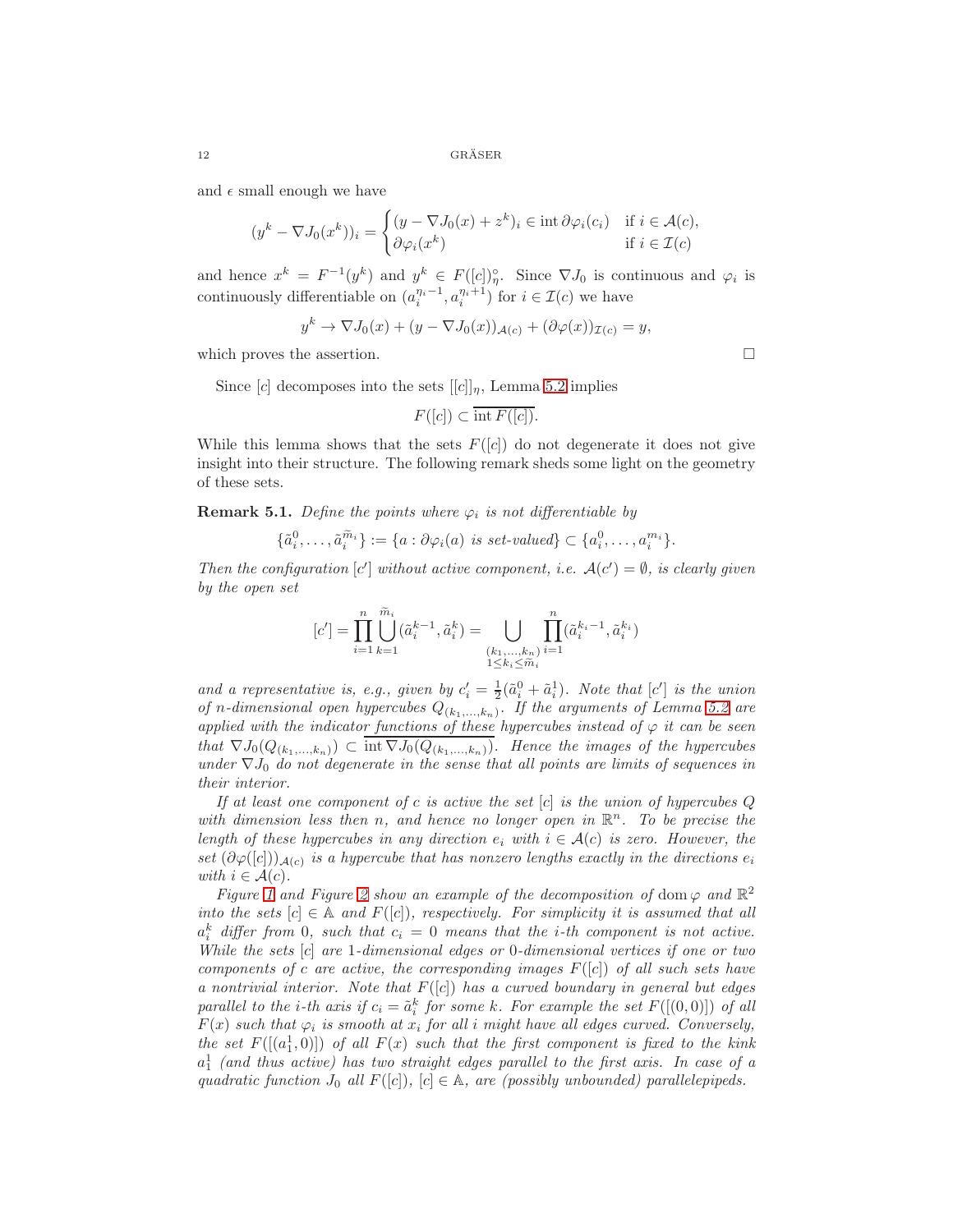NONSMOOTH SCHUR–NEWTON METHODS FOR NONSMOOTH SADDLE POINT PROBLEMS

$$
[(a_1^0, a_2^1)] \t[(0, a_2^1)] [(a_1^1, a_2^1)] [(0, a_2^1)] [(a_1^2, a_2^1)]
$$
  
\n
$$
[(a_1^0, 0)] \t\t\rightarrow \t[(a_1^1, 0)] \t\t\t[(0, 0)] \t\t\t[(0, 0)]
$$
  
\n
$$
[(a_1^0, a_2^0)] [(0, a_2^0)] [(a_1^1, a_2^0)] [(0, a_2^0)] [(a_1^2, a_2^0)]
$$

<span id="page-12-0"></span>FIGURE 1. Decomposition of dom  $\varphi \subset \mathbb{R}^2$  into the sets  $[c], c \in \mathbb{A} \subset \mathbb{R}^2$ .



FIGURE 2. Decomposition of  $\mathbb{R}^2$  into the sets  $F([c])$ ,  $c \in \mathbb{A} \subset \mathbb{R}^2$ .

The essence of Lemma [5.2](#page-10-1) is that the subsets in the following decomposition

<span id="page-12-1"></span>
$$
\mathbb{R}^n = \bigcup_{[c] \in \mathbb{A}} F([c]) = \bigcup_{[c] \in \mathbb{A}} \bigcup_{\eta \in \mathcal{E}} F([[c]]_{\eta})
$$

of  $\mathbb{R}^n$  are non-degenerate. Since  $F^{-1}$  is smooth on each of these subsets  $F([[c]]_{\eta})$ this allows us to define a piecewise linearization on these sets. We will only state the main result here. For the technical details we refer to [\[12](#page-22-6)].

<span id="page-12-3"></span>**Theorem 5.1.** Let  $J_0$  be twice continuously differentiable. Then an element of the generalized derivative in the sense of Clarke at  $y = F(x)$  is given by the Moore-Penrose pseudoinverse  $(\partial^2 J(x)_{\mathcal{I}'(x)})^+$  of the reduced Hessian

<span id="page-12-2"></span>(24) 
$$
\partial^2 J(x)_{\mathcal{I}'x} := \left(\nabla^2 J_0(x) + \varphi''(x)\right)_{\mathcal{I}'(x)}
$$

with the reduced inactive set

$$
\mathcal{I}'(v) := \left\{ i \in \mathcal{I}(v) : \max \{ \varphi''_{i,-}(v_i), \varphi''_{i,+}(v_i) \} < \infty \right\}.
$$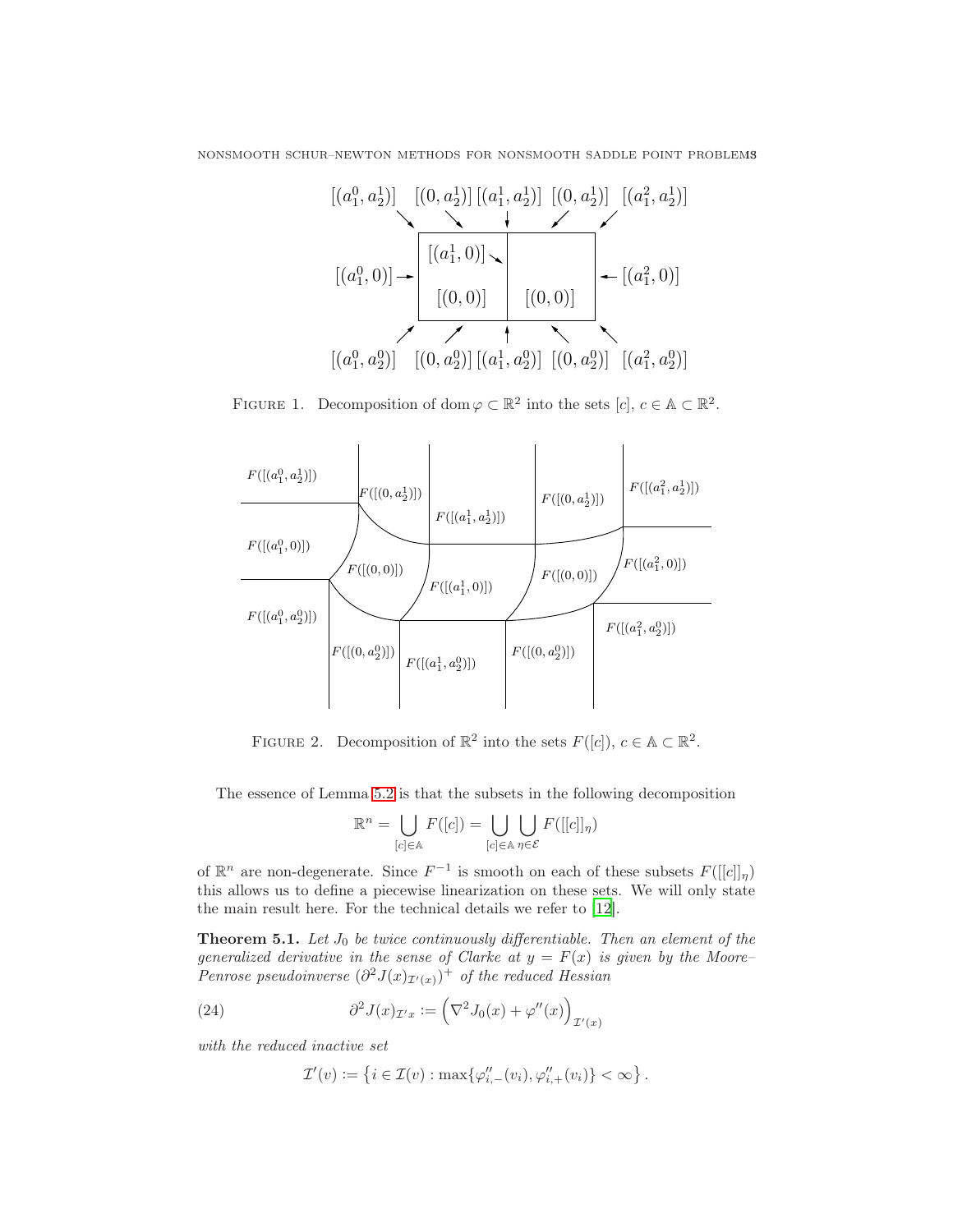I.e., we have

(25) 
$$
\left(\partial^2 J(x)_{\mathcal{I}'(x)}\right)^+ \in \partial_B(F^{-1})(y) \subset \partial_C(F^{-1})(y).
$$

where  $\partial_B$  and  $\partial_C$  denote the B-subdifferential (cf. [\[25,](#page-23-4) [31\]](#page-23-5)) and the generalized Jacobian in the sense of Clarke (cf.  $[4]$ ), respectively.

Furthermore,  $F^{-1}$  is differentiable on each set  $F([c]_{\eta})^{\circ}$  with  $[c] \in \mathbb{A}$  and  $\eta \in \mathcal{E}$ and the derivative is given by the matrix  $(\partial^2 J(x)_{\mathcal{I}'(x)})^+$ .

Proof. See [\[12](#page-22-6)].

 $\Box$ 

<span id="page-13-1"></span>**Theorem 5.2.** Let  $J_0$  be twice continuously differentiable and let all  $\varphi''_i$  be uniformly bounded from above by a constant  $c_{\varphi''}$  where  $\partial \varphi_i$  is single-valued. Then there is a constant  $c > 0$  such that  $F^{-1}$  is strongly monotone with respect to the semi-norm introduced by  $cI_{\mathcal{I}_0}$ , i.e.

(26) 
$$
\langle F^{-1}(u) - F^{-1}(v), u - v \rangle \ge c \langle u - v, u - v \rangle_{\mathcal{I}_0} \quad \forall u, v \in \mathbb{R}^n,
$$

where  $\mathcal{I}_0$  is the smallest inactive set, i.e.

$$
\mathcal{I}_0 := \bigcap_{y \in \mathbb{R}^n} \mathcal{I}'(F^{-1}(y)) = \mathbb{N} \setminus \{i \in \mathbb{N} : \exists \xi \in \mathbb{R} : \partial \varphi_i(\xi) \text{ is set-valued}\}.
$$

*Proof.* See [\[12](#page-22-6)].

By Rademacher's theorem (see, e.g., [\[19](#page-23-6)])  $\nabla J_0$  is in general only differentiable on a set  $\mathcal{D}_{\nabla J_0}$  such that  $\mathbb{R}^n \setminus \mathcal{D}_{\nabla J_0}$  has measure zero under the assumptions [\(A1\)](#page-1-1)–[\(A4\)](#page-1-3). If this is the case we make the following additional assumption.

<span id="page-13-0"></span>(A5) For all  $x \in \mathbb{R}^n$  the matrix  $\partial^2 J_0(x) \in \mathbb{R}^{n,n}$  is symmetric and positive definite. It coincides with the classical Hessian  $\nabla^2 J_0$  if  $x \in \mathcal{D}_{\nabla J_0}$ .

Normally one would chose  $\partial^2 J_0$  to be some generalized linearization of  $\nabla J_0$ . If  $\nabla J_0$ is not differentiable everywhere we can still define

$$
\left(\partial^2 J(x)_{\mathcal{I}'(x)}\right)^+ = \left(\partial^2 J_0(x) + \varphi''(x)\right)^+_{\mathcal{I}'(x)}
$$

and use this as generalized linearization of  $\nabla J_0$  at  $x = F^{-1}(y)$ , analogously to [\(24\)](#page-12-2).

5.2. Derivatives of H. If  $F^{-1}$  is a continuously differentiable operator we can easily derive a linearization of the nonlinear Schur complement

$$
H(w) = -BF^{-1}(f - B^T w) + Cw + g
$$

using the chain rule. The result is

$$
\nabla H(w) = B \nabla (F^{-1})(f - B^T w)B^T + C.
$$

If F itself is also differentiable we have  $\nabla (F^{-1})(y) = (\nabla F)(F^{-1}(y))^{-1}$  and  $\nabla H(w)$ as given above is just the Schur complement of the linear saddle point problem

$$
u \in \mathbb{R}^n, w \in \mathbb{R}^m
$$
: 
$$
\begin{pmatrix} (\nabla F)(F^{-1}(f - B^T w_0)) & B^T \\ B & -C \end{pmatrix} \begin{pmatrix} u \\ w \end{pmatrix} = \begin{pmatrix} f \\ g \end{pmatrix},
$$

which is the linearization of the nonlinear saddle point problem [\(1\)](#page-0-0) at  $(u_0, w_0)^T$ with  $u_0 = F^{-1}(f - B^T(w_0)).$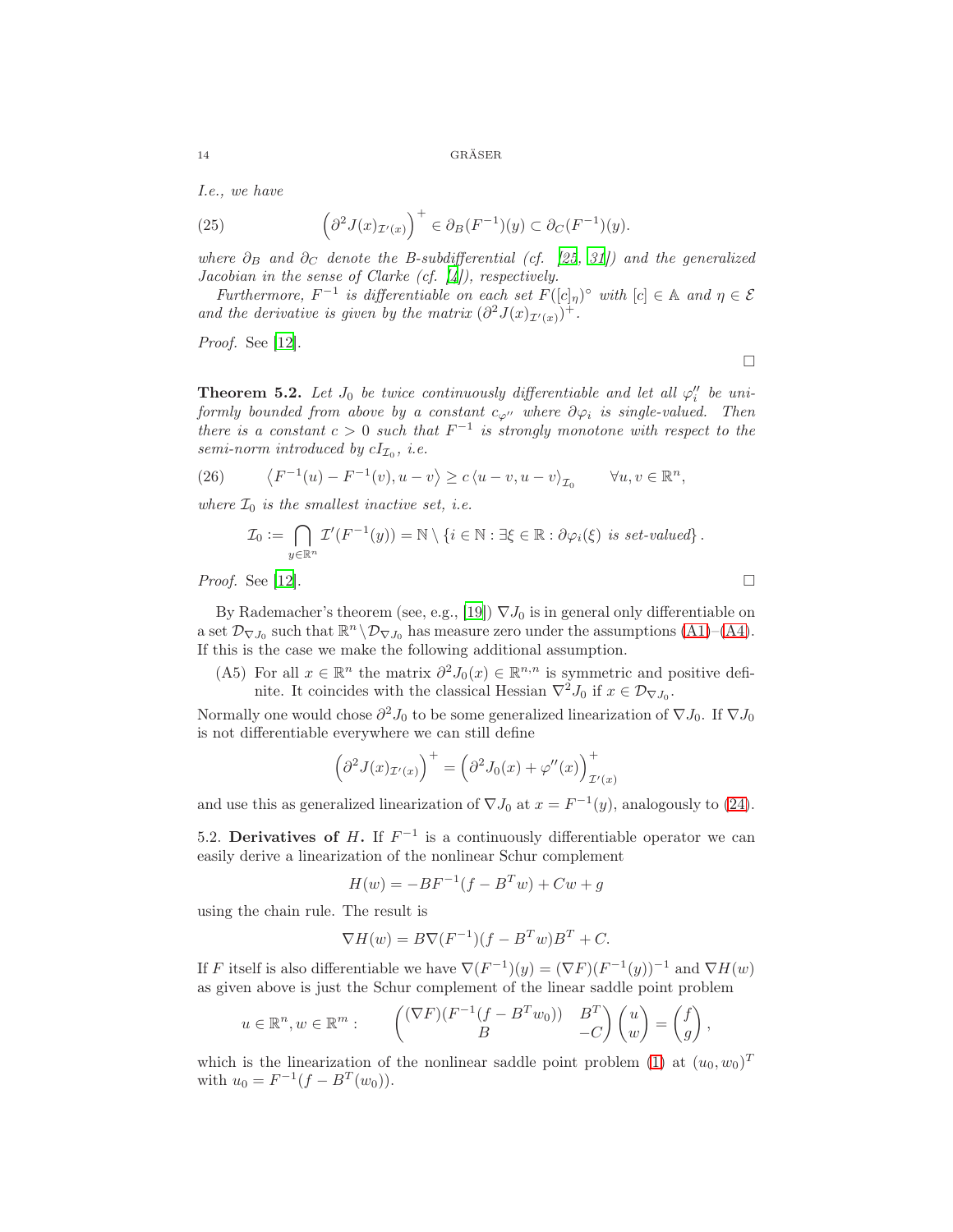In the general case these derivatives do not exist. While  $F$  is not even a single-valued operator we know from Propositions [2.1](#page-2-4) and [3.1](#page-2-2) that  $F^{-1}$  and H are Lipschitz continuous. Thus one could in principle select elements of the generalized Jacobian in the sense of Clarke [\[4](#page-22-10)]

$$
\partial_C H(w) = \cos \partial_B H(w).
$$

However, it will be complicated to compute elements of this set since the generalized Jacobian  $\partial_{\mathcal{C}}$  does not satisfy the chain rule in general. Nevertheless we use a chain rule to obtain a generalized linearization  $S(w)$  of H at w which is not necessarily an element of  $\partial_C H(w)$ . Based on the linearization of  $F^{-1}$  derived in the previous subsection this approach results in

$$
S(w):=B\Big(\partial^2 J(u)_{\mathcal{I}'(u)}\Big)^+B^T+C
$$

as linearization of H at w with  $u = F^{-1}(f - B^T w)$ .

<span id="page-14-0"></span>**Proposition 5.1.** Let  $J_0$  be twice continuously differentiable and let rank  $B = n$ . Then

$$
S(w) \in \partial_B H(w) \subset \partial_C H(w) \qquad \forall w \in \mathbb{R}^m.
$$

*Proof.* If rank  $B = n$  the mapping defined by  $G(w) = f - B<sup>T</sup>w$  is surjective. In the proof of Theorem [5.1](#page-12-3) the generalized derivative of  $F^{-1}$  was derived as a limit of classical derivatives that are defined on disjoint open sets  $F([c]_{\eta})^{\circ}$  where  $F^{-1}$  is differentiable. Furthermore, the space  $\mathbb{R}^n$  can be decomposed according to

$$
\mathbb{R}^n = \bigcup_{[c] \in \mathbb{A}, \eta \in \mathcal{E}} \overline{F([c]_{\eta})^{\circ}} = \bigcup_{[c] \in \mathbb{A}, \eta \in \mathcal{E}} F([c]_{\eta})^{\circ}.
$$

Since  $F^{-1}$  is differentiable on  $F([c]_{\eta})^{\circ}$  this is also true for  $F^{-1} \circ G$  and H on  $G^{-1}(F([c]_{\eta})^{\circ})$ . By the classical chain rule we have  $\nabla H(w) = S(w)$  at  $w \in$  $G^{-1}(F([c]_{\eta})^{\circ})$ . Now let

$$
w\in R:=\overline{\bigcup_{[c]\in\mathbb{A},\eta\in\mathcal{E}}G^{-1}(F([c]_{\eta})^{\circ})}.
$$

Having only a finite number of sets  $F([c]_{\eta})^{\circ}$  we can, without loss of generality, assume that there is a sequence  $w^k \to w$  with  $w^k \in G^{-1}(F([c]_{\eta})^{\circ})$  for a single fixed set  $F([c]_{\eta})^{\circ}$ . Then we have  $S(w) = \lim_{k \to \infty} S(w^k) \in \partial_B H(w)$ .

To complete the proof we assume that there is a  $w \in \mathbb{R}^m \setminus R$ . Then there is an open ball  $B_{\epsilon}(w)$  such that  $B_{\epsilon}(w) \cap G^{-1}(F([c]_{\eta})^{\circ}) = \emptyset$  for all  $c, \eta$ . By the open mapping theorem (see, e.g., [\[33\]](#page-23-7))  $G(B_{\epsilon}(w))$  is also open. Thus it must intersect at least one  $F([c]_{\eta})^{\circ}$  which contradicts the assumption and shows that  $\mathbb{R}^m = R$ .  $\Box$ 

<span id="page-14-1"></span>Remark 5.2. While Proposition [5.1](#page-14-0) seems to give a reasonable characterization of  $S(w)$ , the assumption rank  $B = n$  is quite restrictive for the following reason. If the saddle point problem arises from a minimization problem with linear constraints we have  $C = 0$  in general, and a well posed problem will have  $m \leq n$  linear constraints only. Combined with rank  $B = n$  this results in B to be a regular square matrix and hence the solution  $u = B^{-1}g$  is completely determined by the linear constraint.

The following example shows that the assertion of Proposition [5.1](#page-14-0) is in general not valid if rank  $B < n$ .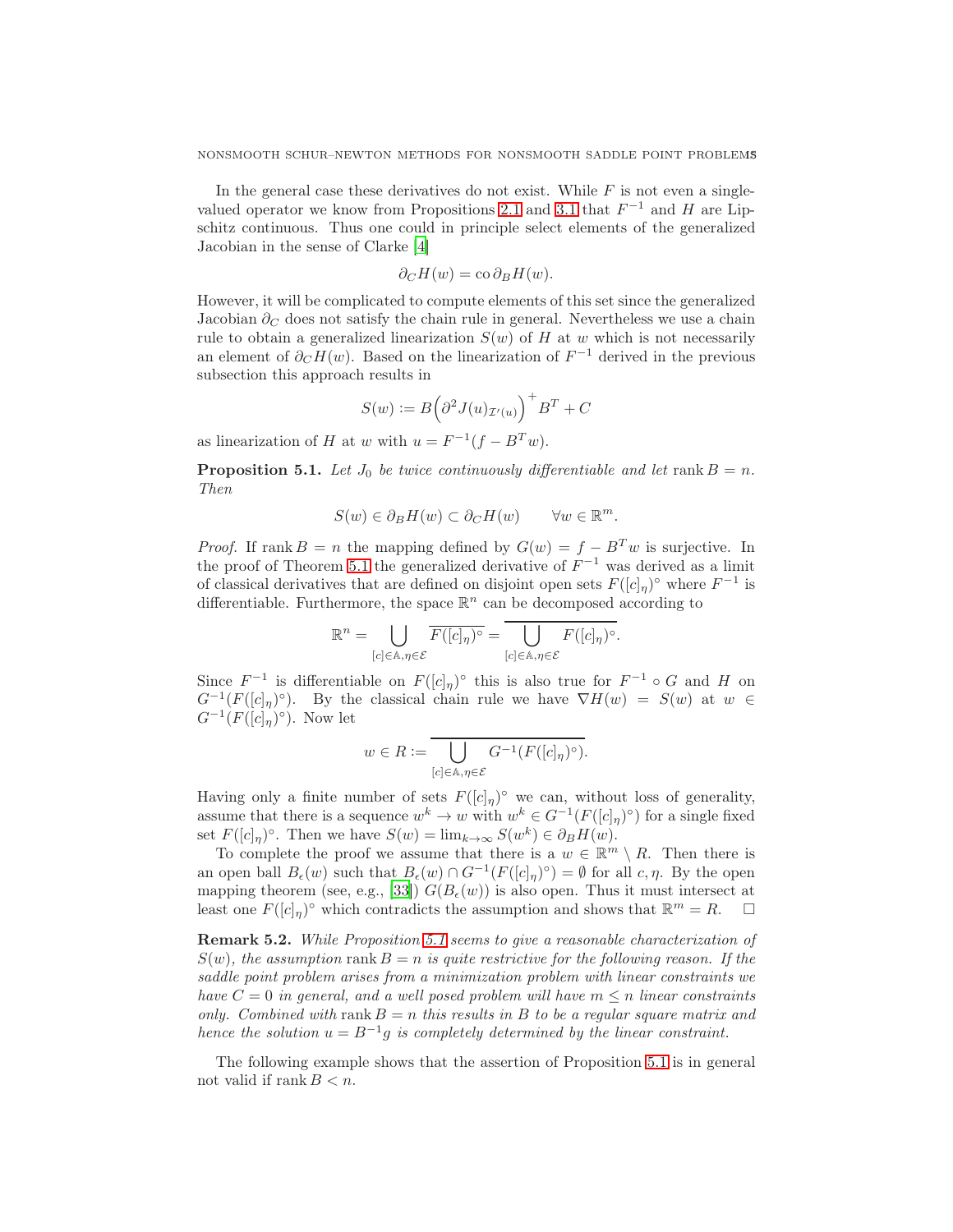<span id="page-15-1"></span>**Example 5.1.** For  $K = \{x \in \mathbb{R}^2 : x_i \geq 0, i = 1, 2\}$  consider the saddle point problem

$$
\begin{pmatrix} F & B^T \ B & -C \end{pmatrix} \begin{pmatrix} u \ w \end{pmatrix} = \begin{pmatrix} \begin{pmatrix} 1 & 0 \ 0 & 1 \end{pmatrix} + \partial \chi_K & \begin{pmatrix} -1 \ 1 \end{pmatrix} \\ \begin{pmatrix} -1 & 1 \end{pmatrix} & -1 \end{pmatrix} \begin{pmatrix} u_1 \\ u_2 \\ w \end{pmatrix} \ni \begin{pmatrix} 0 \\ 0 \\ 0 \end{pmatrix} = \begin{pmatrix} f \\ g \end{pmatrix}.
$$

Then we have  $(F^{-1}(y))_i = \max\{0, y_i\}$  and thus the nonlinear Schur complement is

$$
H(w) = \max\{0, w\} - \max\{0, -w\} + w = 2w.
$$

Hence  $\nabla H(w) = 2$  and  $\partial_C H(w) = \partial_B H(w) = \{2\}$ . On the other hand we have  $S(w) = 2$  for  $w \neq 0$  but  $S(0) = 1$ .

This problem occurs since the line  $f - B<sup>T</sup>w$  crosses three domains where  $F<sup>-1</sup>$ is smooth. While these domains have a nonempty interior themselves the line intersects the one leading to  $F^{-1}(y) = 0$  only at the single point  $y = 0$  of its border. Thus the preimage of this domain under  $f - B<sup>T</sup>(.)$  collapses to the single point  $w = 0.$ 

# 6. Schur Nonsmooth Newton Methods

<span id="page-15-0"></span>We now consider the algorithms obtained if a linearization of the nonlinear Schur complement is used as preconditioner for search directions

$$
d^{\nu} = -S(w^{\nu})^{-1} \nabla h(w^{\nu})
$$

in the general descent algorithms given by [\(8\)](#page-4-5), or [\(10\)](#page-4-2) and [\(11\)](#page-4-3). Convergence will follow from the convergence results for gradient-related descent methods.

6.1. Algorithms and Convergence. Before showing convergence of the algorithms we consider the solvability of the system

$$
S(w^{\nu})d^{\nu} = -\nabla h(w^{\nu}).
$$

We immediately get

$$
\langle S(w)x, y \rangle = \left\langle \left( \partial^2 J(u)_{\mathcal{I}'(u)} \right)^+ B^T x, B^T y \right\rangle + \langle Cx, y \rangle, \qquad x, y \in \mathbb{R}^m,
$$

for  $u = F^{-1}(f - B^T w)$ . Hence by  $(A1)$ – $(A3)$  and  $(A5)$  the matrix  $S(w)$  is symmetric and positive semidefinite. However we have no guarantee that it is invertible.

Even if this matrix is invertible it will often not be possible to solve the above system directly, and the application of iterative schemes does in general involve multiplications by  $\left[\partial^2 J_0(u) + \varphi''(u)\right]^+_{\mathcal{I}'(u)}$ . While this is in principle possible the possibly large derivatives  $\varphi''_i$  might prevent convergence. In order to overcome this problem we reduce the inactive set further to

$$
\mathcal{I}''(v) := \{ i \in \mathcal{I}'(v) : \varphi_i''(v_i) < (C_\varphi)_{i,i} \}
$$

for a positive definite diagonal matrix  $C_{\varphi} \in \mathbb{R}^{m,m}$ . The induced truncated linearization of H at w with  $u = F^{-1}(f - B^T w)$  is given by

$$
S'(w) := B(\partial^2 J(u)_{\mathcal{I}''(u)}^+)^+ B^T + C.
$$

Note that replacing  $\mathcal{I}'(v)$  by  $\mathcal{I}''(v)$  does essentially mean to set very small derivatives of  $F^{-1}$  to zero. This additional truncation of the matrix ensures that the diagonal elements of  $\partial^2 J(u)_{\mathcal{I}''(u)}$  remain bounded independently of  $\varphi''(u)$ .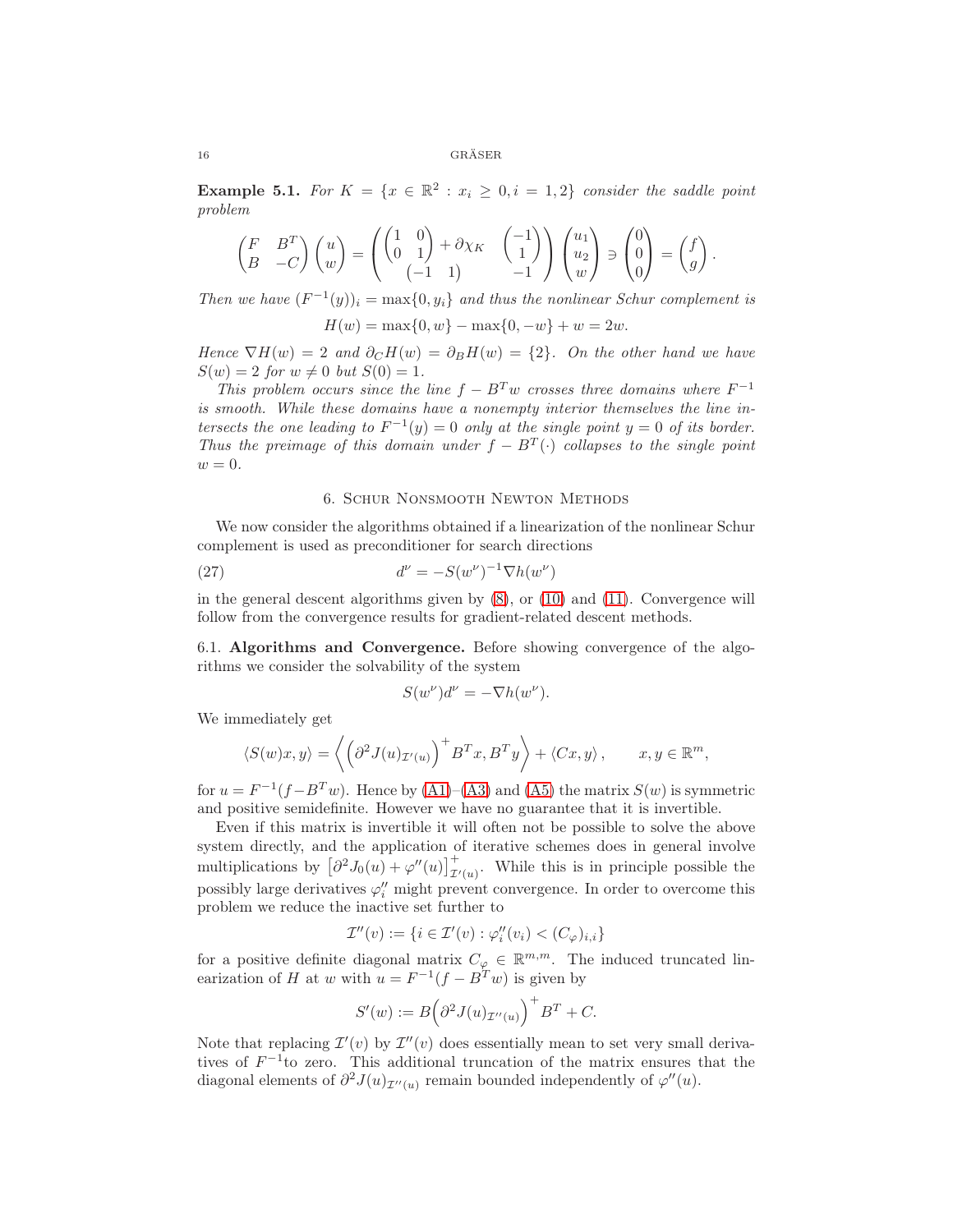Independently of this truncation the matrix  $S'(w)$  may not be invertible. In the most extreme case  $S'(w) = 0$  if all components are active while the system results from a constraint minimization problem, i.e.  $\mathcal{I}''(u) = \{1, \ldots, n\}$  and  $C = 0$ . Although this does not happen in many application problems, it is not uncommon that  $S'(w)$  has a nontrivial kernel.

Since the kernel of  $\left[\partial^2 J_0(u) + \varphi''(u)\right]_{\mathcal{I}''(u)}$  and thus the kernel of  $S'(w)$  with  $u = F^{-1}(f - B<sup>T</sup>w)$  depends only on  $\mathcal{I}''(u)$ , the same is true for the orthogonal projection  $P_{\text{ker}(S'(w))}: \mathbb{R}^m \to \text{ker}(S'(w))$ . Hence for a fixed symmetric positive definite matrix  $\tilde{C}$  we can define the symmetric positive semidefinite matrix

$$
\tilde{C}(\mathcal{I}''(u)) := P_{\ker(S'(w))}^T \tilde{C} P_{\ker(S'(w))} \in \mathbb{R}^{m,m},
$$

and introduce the regularized linearization of  $H$  given by

$$
S''(w) := S'(w) + \tilde{C}(\mathcal{I}''(u)).
$$

If  $v_{w,1}, \ldots, v_{w,l}$  is an orthonormal basis of  $\ker(S'(w))$  then it is easy to see that  $P_{\text{ker}(S'(w))}$  and  $\tilde{C}(\mathcal{I}''(u))$  are given by

$$
P_{\ker(S'(w))} = \sum_{i=1}^{l} v_{w,i} v_{w,i}^{T}, \qquad \tilde{C}(\mathcal{I}''(u)) = \sum_{i,j=1}^{l} \langle v_{w,i}, v_{w,j} \rangle_{\tilde{C}} v_{w,i} v_{w,j}^{T}.
$$

**Lemma 6.1.**  $S''(w)$  is symmetric and positive definite for all  $w \in \mathbb{R}^m$ .

*Proof.* Let  $x_1, x_2 \in \mathbb{R}^m$  and  $x_i^{\bullet} = P_{\text{ker}(S'(w))} x_i, x_i^{\circ} = x_i - x_i^{\bullet}$ . Then symmetry and definiteness follow from

$$
\langle S''(w)x_1, x_2 \rangle = \langle S'(w)x_1^{\circ}, x_2^{\circ} \rangle + \langle \tilde{C}x_1^{\bullet}, x_2^{\bullet} \rangle.
$$

.

<span id="page-16-0"></span>**Theorem 6.1.** The directions generated by  $d(\nu, w) = -S''(w)^{-1} \nabla h(w)$  are gradientrelated and guarantee  $\nabla h(v^{\nu}) \to 0$  for any sequence  $v^{\nu} \in \mathbb{R}^m$  with  $d(\nu, v^{\nu}) \to 0$ .

*Proof.* The equivalence  $d(\nu, w) = 0 \Leftrightarrow \nabla h(w) = 0$  in [\(12\)](#page-4-6) follows from the fact that each  $S''(w)$  is regular. To prove the estimate [\(13\)](#page-4-0) let  $w \in \mathbb{R}^m$  and define the reduced space

(28) 
$$
V_{\mathcal{I}} := \text{span}\{e_i : i \in \mathcal{I}\} = \{v \in \mathbb{R}^n : v = v_{\mathcal{I}}\}
$$

for any index set *I*. For  $u = F^{-1}(f - B^T w)$  we then have

$$
\langle \partial^2 J(u)_{\mathcal{I}''(u)} v, v \rangle \le \langle \overline{H}_{J_0} v, v \rangle + \langle C_{\varphi} v, v \rangle
$$
  

$$
\le \lambda_{\max}(\overline{H}_{J_0} + C_{\varphi}) \langle v, v \rangle \qquad \forall v \in V_{\mathcal{I}''(u)},
$$

and

$$
\langle \partial^2 J(u)_{\mathcal{I}''(u)} v, v \rangle \ge \langle \underline{H}_{J_0} v, v \rangle
$$
  
 
$$
\ge \lambda_{\min}(\underline{H}_{J_0}) \langle v, v \rangle \qquad \forall v \in V_{\mathcal{I}''(u)}
$$

Since the eigenvalues of  $\partial^2 J(u) = \partial^2 J_0(u) + \varphi''(u)$  restricted to the indices in  $\mathcal{I}''(u)$ are bounded, the same is true for the restricted inverse. Thus the following estimate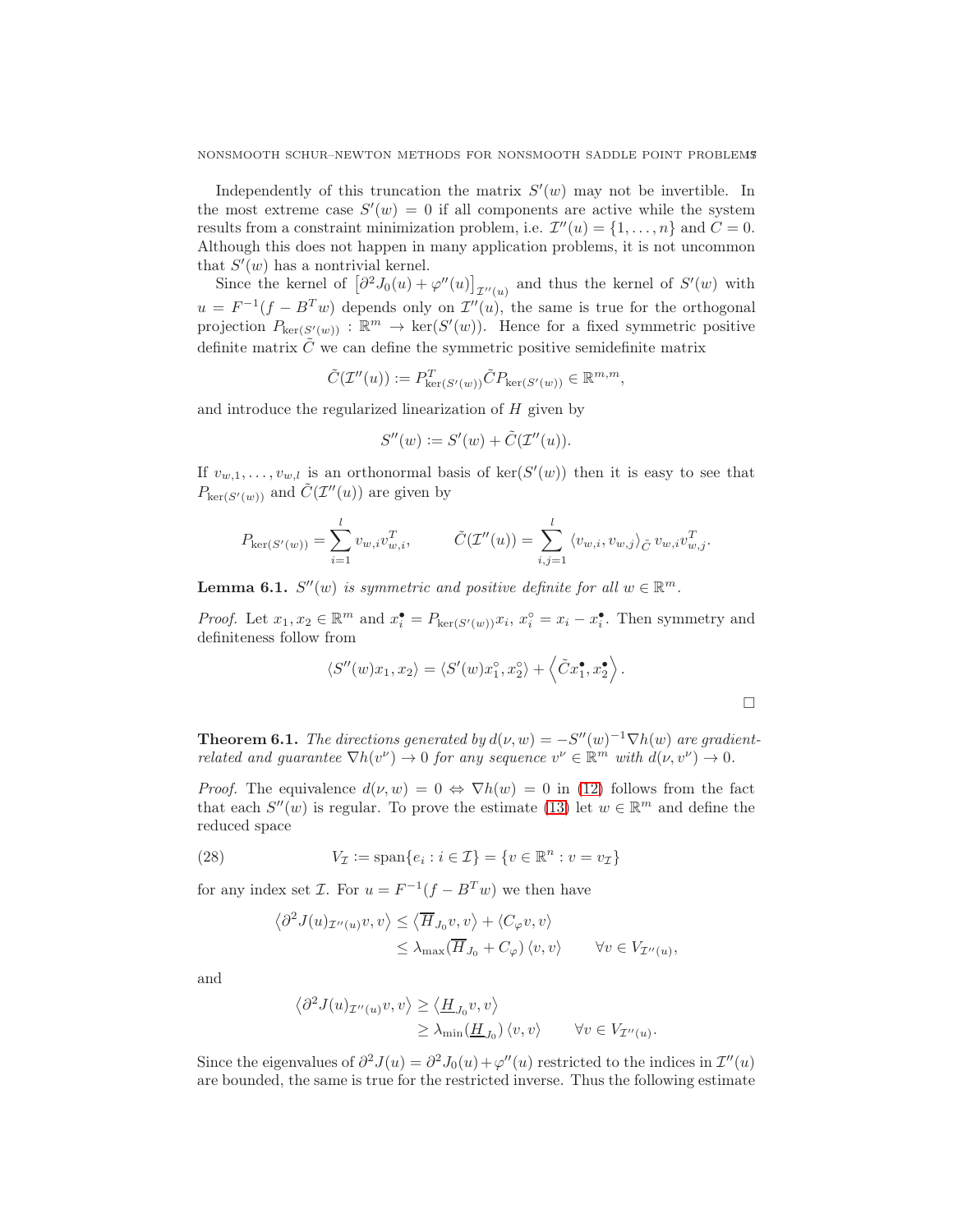holds for all  $v \in \mathbb{R}^n$ 

$$
\lambda_{\max}(\overline{H}_{J_0} + C_{\varphi})^{-1} \langle I_{\mathcal{I}''(u)} v, v \rangle \le \left\langle \left(\partial^2 J(u)_{\mathcal{I}''(u)}\right)^+ v, v \right\rangle
$$
  

$$
\le \lambda_{\min}(\underline{H}_{J_0})^{-1} \langle I_{\mathcal{I}''(u)} v, v \rangle
$$
  

$$
\le \lambda_{\min}(\underline{H}_{J_0})^{-1} \langle v, v \rangle.
$$

Using these estimates for  $S''(w)$  we get for  $v \in \mathbb{R}^m$ 

$$
\min \left\{ \frac{1}{\lambda_{\max}(\overline{H}_{J_0} + C_{\varphi})}, 1 \right\} \left\langle \left( BL_{\mathcal{I}''(u)} B^T + C + \tilde{C}(\mathcal{I}''(u)) \right) v, v \right\rangle
$$
  

$$
\leq \left\langle S''(w)v, v \right\rangle \leq \max \left\{ \frac{1}{\lambda_{\min}(\underline{H}_{J_0})}, 1 \right\} \left\langle \left( BB^T + C + \tilde{C}(\mathcal{I}''(u)) \right) v, v \right\rangle.
$$

Recalling that

$$
\ker(I_{\mathcal{I}''(u)}) = \ker\left(\partial^2 J(u)_{\mathcal{I}''(u)}\right)^+
$$

it is clear that the matrix on the left of the inequality is regular. Hence the matrices  $S''(w)$  are bounded

$$
\gamma_{\mathcal{I}''(u)} \langle v, v \rangle \le \langle S''(w)v, v \rangle \le \Gamma_{\mathcal{I}''(u)} \langle v, v \rangle
$$

with constants  $\gamma_{\mathcal{I}''(u)}, \Gamma_{\mathcal{I}''(u)} > 0$  depending only on the inactive set  $\mathcal{I}''(u)$ . Using this we get

$$
\langle y, S''(w)^{-1}y \rangle \ge \gamma_{\mathcal{I}''(u)} ||S''(w)^{-1}y||^2 \ge \frac{\gamma_{\mathcal{I}''(u)}}{\Gamma_{\mathcal{I}''(u)}} ||S''(w)^{-1}y|| ||v||,
$$

and thus [\(13\)](#page-4-0) with

$$
c_D = \min_{\mathcal{J} \subset \{1,\dots,n\}} \frac{\gamma_{\mathcal{J}}}{\Gamma_{\mathcal{J}}}.
$$

Finally we note that we get  $\nabla h(v^{\nu}) \to 0$  from

$$
\|\nabla h(v^{\nu})\| \le \|S''(v^{\nu})\| \|d(\nu, v^{\nu})\| \le \max_{\mathcal{J} \subset \{1, ..., n\}} \Gamma_{\mathcal{J}} \|d(\nu, v^{\nu})\|
$$

for any sequence  $v^{\nu}$  with  $d(\nu, v^{\nu}) \to 0$ .

While this proof allows to apply the generic convergence results to the descent method obtained using the directions  $d^{\nu} = -S''(w^{\nu})^{-1} \nabla h(w^{\nu})$  for the whole problem class, it is suboptimal in the following sense:

Since all estimates are derived for the Euclidean norm, the constant  $c<sub>D</sub>$  incorporates the condition number of  $\nabla^2 J_0(u)$ , which may be large for discretized partial differential equations. For special cases it may be possible to derive much better estimates if a suitable norm for  $w$  is used. However, such improvements would only be visible in the convergence result of Theorem [4.2,](#page-5-4) since the more general result in Theorem [4.1](#page-5-0) uses a compactness argument that does not give bounds.

<span id="page-17-0"></span>**Corollary 6.1.** Let  $w^0 \in \mathbb{R}^m$ . Then the sequence  $w^{\nu}$  defined by

$$
d^{\nu} = -S''(w^{\nu})^{-1} \nabla h(w^{\nu}),
$$
  
\n
$$
w^{\nu + \frac{1}{2}} = w^{\nu} + \rho^{\nu} d^{\nu},
$$
  
\n
$$
w^{\nu + 1} = w^{\nu + \frac{1}{2}} + \mathcal{C}(w^{\nu + \frac{1}{2}})
$$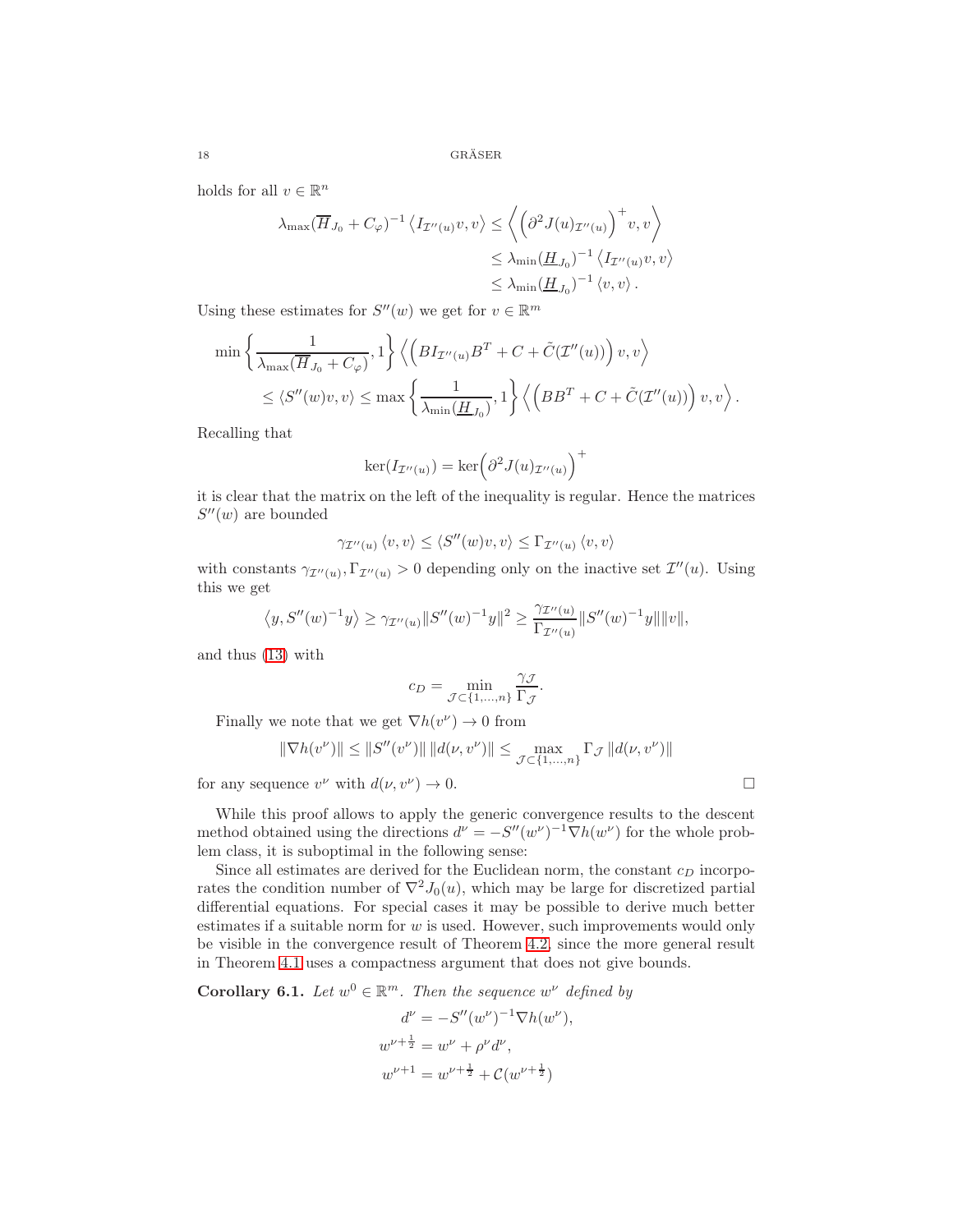converges to the solution  $w^*$  of [\(7\)](#page-3-3) if the step size rule  $\rho^{\nu} = \rho(\nu, w^{\nu}, d^{\nu})$  generates efficient step sizes.

The same is true if  $d^{\nu}$  is replaced by descent directions  $\tilde{d}^{\nu}$  such that  $||d^{\nu} - \tilde{d}^{\nu}||$ satisfies the accuracy condition [\(17\)](#page-5-2) of Proposition [4.1](#page-5-1) and if  $\rho^{\nu}$  is replaced by  $\tilde{\rho}^{\nu}$ in the sense of Theorem [4.3.](#page-7-0)

Proof. From Theorem [6.1](#page-16-0) and Proposition [4.1](#page-5-1) it follows that we have gradient-related descent directions. Thus we can apply Theorem [4.1](#page-5-0) if  $\rho^{\nu} = \rho(\nu, w^{\nu}, d^{\nu})$  is chosen. If  $\rho^{\nu}$  is replaced by  $\tilde{\rho}^{\nu}$  in the sense of Theorem [4.3](#page-7-0) we only have to note that  $d(\nu, v^{\nu}) \to 0$  implies  $\nabla h(v^{\nu}) \to 0$ , by Theorem [6.1.](#page-16-0)

The algorithm in Corollary [6.1](#page-17-0) is essentially an inexact damped Newton-type method for the operator  $H = \nabla h$ . For  $C = 0$  it takes the form

$$
w^{\nu+1} = w^{\nu} - \rho^{\nu} S''(w^{\nu})^{-1} H(w^{\nu})
$$

with  $\rho^{\nu} = \rho(\nu, w^{\nu}, -S''(w^{\nu})^{-1} \nabla h(w^{\nu}))$ . Since  $S''(w)$  plays the role of a generalized linearization of the nonsmooth nonlinear Schur complement  $H$  at  $w$  we call this a "Schur Nonsmooth Newton method".

<span id="page-18-0"></span>**Lemma 6.2.** Let  $J_0$  be twice continuously differentiable and let all  $\varphi''_i$  be uniformly bounded from above by a constant  $c_{\varphi''}$ , whenever  $\partial \varphi_i$  is single-valued. Then h is strongly convex if  $S(w)$  is symmetric positive definite for all  $w \in \mathbb{R}^m$ .

*Proof.* Let  $w_1, w_2 \in \mathbb{R}^n$  and  $x_i = f - B^T w_i$ . By Theorem [5.2](#page-13-1) we have for some  $c > 0$ 

$$
\langle H(w_1) - H(w_2), w_1 - w_2 \rangle
$$
  
=  $\langle F^{-1}(x_1) - F^{-1}(x_2), x_1 - x_2 \rangle + \langle w_1 - w_2, w_1 - w_2 \rangle_C$   
 $\geq c \langle x_1 - x_2, x_1 - x_2 \rangle_{\mathcal{I}_0} + \langle w_1 - w_2, w_1 - w_2 \rangle_C$   
=  $\langle w_1 - w_2, w_1 - w_2 \rangle_{BcI_{\mathcal{I}_0}B^T + C}.$ 

Now let  $x \in \text{dom}\,\varphi$  such that  $\mathcal{I}(x) = \mathcal{I}_0$  and  $y \in F(x)$ . Then the kernels of  $(\partial^2 J(u)_{\mathcal{I}_0})^+$  and  $cI_{\mathcal{I}_0}$  coincide. Thus the reduced Schur complement

$$
Bcl_{\mathcal{I}_0}B^T + C
$$

must also be positive definite because  $S(w)$  is. Hence  $\nabla h = H$  is strongly monotone and h is strongly convex.  $\Box$ 

Corollary [6.2](#page-18-0). Let  $J_0$ ,  $\varphi$ ,  $S(w)$ , and  $\rho$  satisfy the assumptions of Lemma 6.2 and Corollary [6.1,](#page-17-0) and let  $(C_{\varphi})_i > c_{\varphi''}$ . Then  $S(w) = S'(w) = S''(w)$  holds true and the method in Corollary [6.1](#page-17-0) converges R-linearly.

The same is true if  $d^{\nu}$  is replaced by descent directions  $\tilde{d}^{\nu}$  such that  $||d^{\nu} - \tilde{d}^{\nu}||$ satisfies the accuracy condition  $(17)$  of Proposition [4.1.](#page-5-1)

*Proof.* Combine Theorem [6.1,](#page-16-0) Lemma [6.2](#page-18-0) and Theorem [4.2.](#page-5-4)

In general one would expect local superlinear convergence of a Newton-type method. Unfortunately our preconditioners  $S''(w)$  are in general not contained in  $\partial_{\mathcal{C}}H(w)$  for the following reasons:

• As shown by Example [5.1](#page-15-1) we may have  $S'(w) \notin \partial_C H(w)$  if rank  $B \neq n$  due to the lack of a chain rule.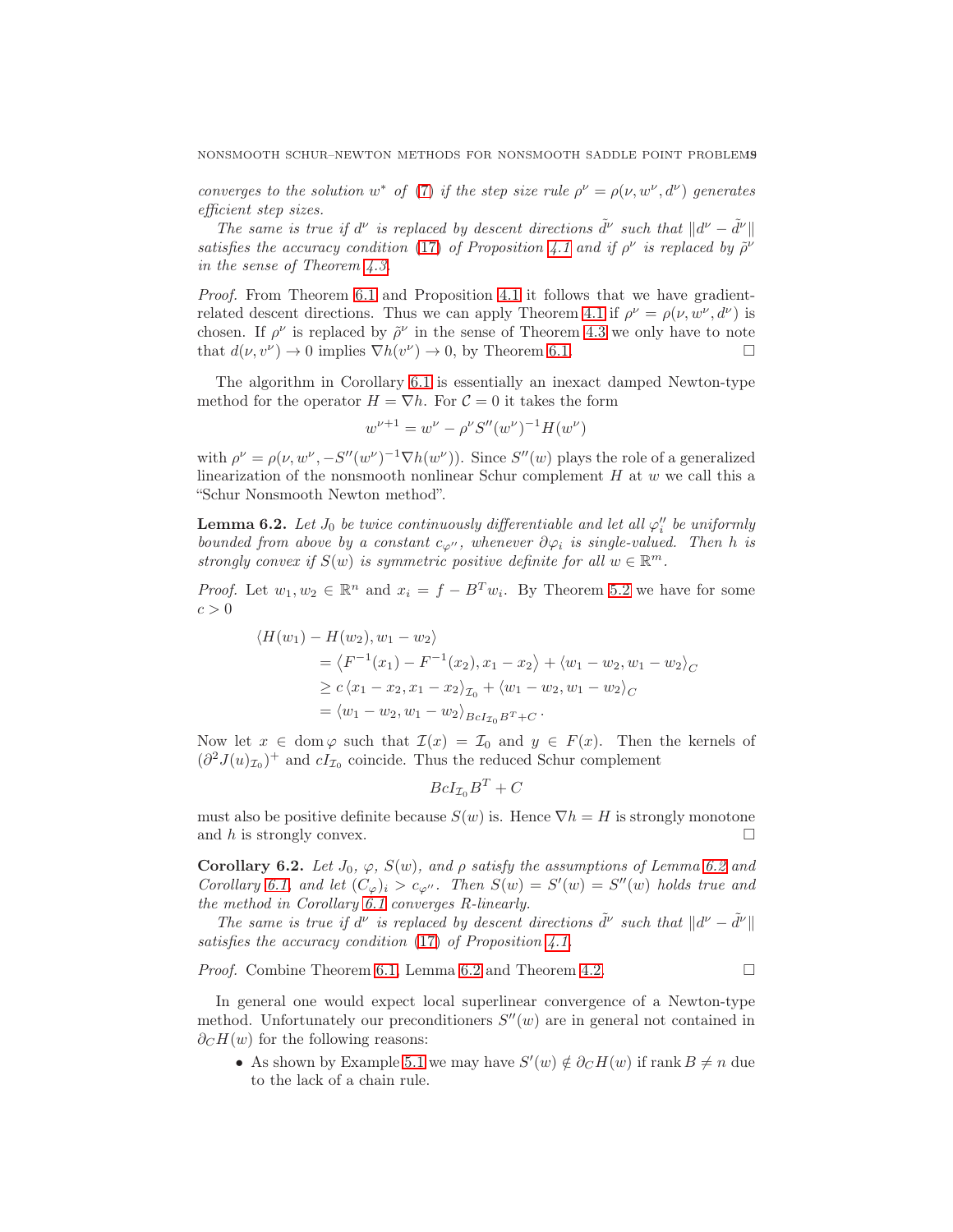- If  $\nabla J_0$  is not differentiable it may not be possible to choose  $\partial^2 J_0(w) \in$  $\partial_C (\nabla J_0(w))$ . Even if this is possible the lack of a chain rule may lead to  $S'(w) \notin \partial_C H(w).$
- In case of unbounded second derivatives of  $\varphi$  additional truncation is introduced.
- $S'(w)$  may not be invertible and thus needs to be regularized.

In all of the above cases the classical convergence analysis of semismooth Newton methods as introduced by Kummer [\[18\]](#page-23-8), Pang [\[23\]](#page-23-9), Qi and Sun [\[26\]](#page-23-10) cannot be applied. The remaining case is considered in the following proposition.

<span id="page-19-0"></span>**Proposition 6.1.** Let  $J_0$ ,  $\varphi$ , and  $S(w)$  satisfy the assumptions of Lemma [6.2](#page-18-0) and let  $(C_{\varphi})_i > c_{\varphi''}$  and rank  $B = n$ . Then  $S(w) = S'(w) = S''(w)$  holds true and the sequence  $w^{\nu}$  defined by

<span id="page-19-1"></span>(29) 
$$
w^{\nu+1} = w^{\nu} - S''(w^{\nu})^{-1} \nabla h(w^{\nu})
$$

converges superlinearly to the solution  $w^*$  of [\(7\)](#page-3-3) if  $\|w^0 - w^*\|$  is small enough.

*Proof.* See [\[12](#page-22-6)].

This result is unsatisfactory not only because of the restrictive assumptions (cf. Remark [5.2\)](#page-14-1). It also does not give any information on the domain of convergence.

<span id="page-19-2"></span>Proposition 6.2. Let the assumptions of Proposition [6.1](#page-19-0) be satisfied and assume that the solution  $w^*$  of  $(3)$  satisfies the non-degeneracy condition

 $\exists \eta^* \in \mathcal{E} : \qquad f - B^T w^* \in F([u^*, \eta^*])^{\circ}$ (30)

with  $u^* = F^{-1}(f - B^T w^*)$ . Then [\(29\)](#page-19-1) reduces to a classical Newton method for H in the open neighborhood

$$
U := (f - B^T(\cdot))^{-1} (F([u^*, \eta^*])^{\circ}).
$$

Analogously the method of Corollary [6.1](#page-17-0) with  $C = 0$  reduces to a damped classical Newton method on U.

*Proof.* We only have to note that  $F^{-1}$  is differentiable on  $F([u^*, \eta^*])^{\circ}$  and that  $f - B<sup>T</sup>(.)$  is continuous.  $\Box$  is continuous.

In view of Proposition [6.2](#page-19-2) the result of Proposition [6.1](#page-19-0) is almost useless. Provided that the non-degeneracy condition on  $w^*$  holds, one can simply apply the convergence theory for classical smooth Newton methods in a small neighborhood  $U'$  contained in  $U$ . Since Proposition [6.1](#page-19-0) does not ensure that the domain of convergence is larger than  $U'$  it does not give any additional information. If the inactive set  $\mathcal{I}(u^*)$  of  $w^*$  and the set  $F([u^*, \eta^*])^{\circ}$  are not known, then there is no hope that the local result can be applied. Moreover the determination of  $\mathcal{I}(u^*)$  and  $F([u^*,\eta^*])^{\circ}$  is generally not a simpler task then solving the original problem.

6.2. Computational Aspects. As already mentioned the terms h and  $\nabla h = H$ are in general not explicitly available. In order to obtain an efficient method it is crucial to have fast iterative schemes to evaluate these quantities.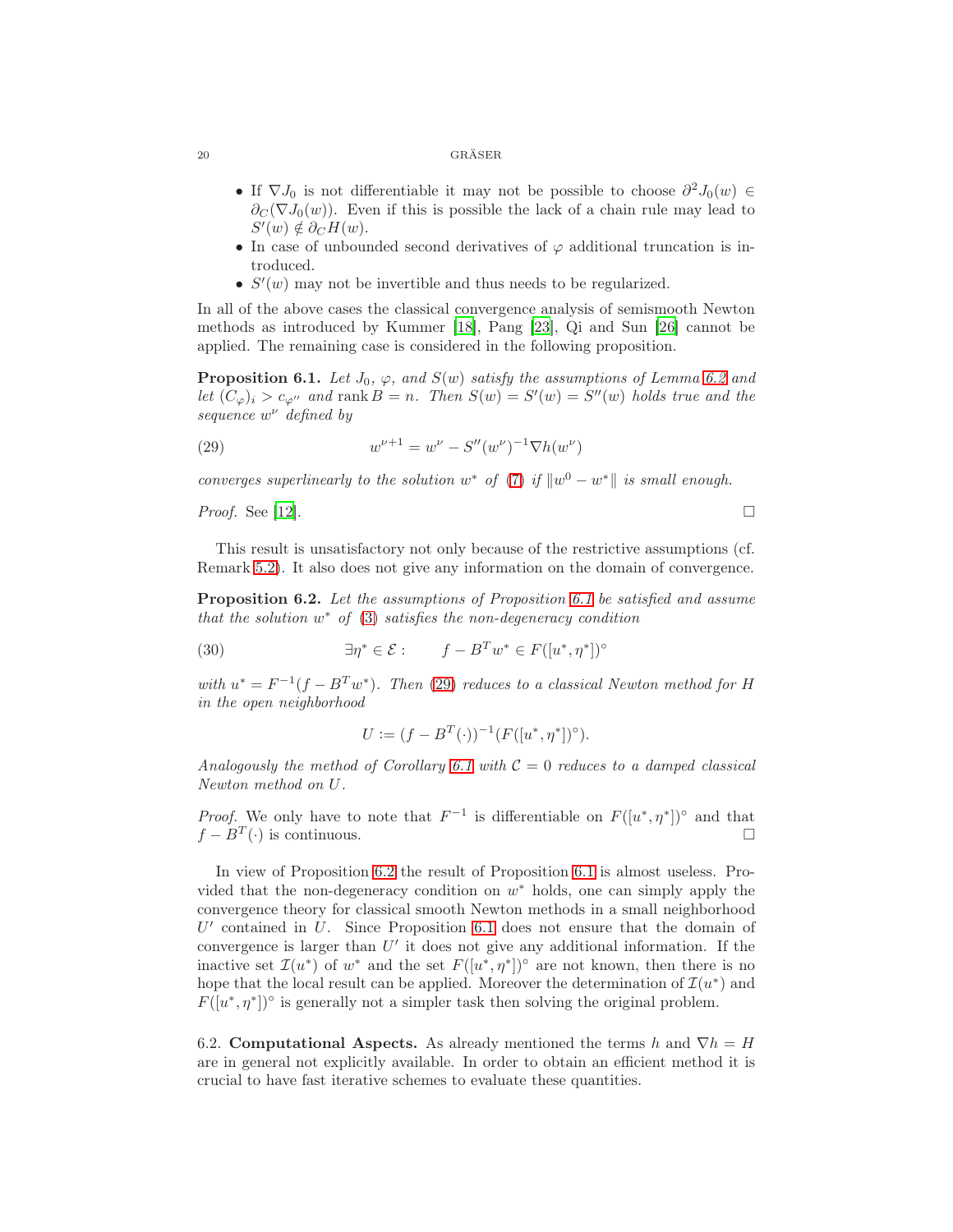Before dealing with this problem we note that for  $C = 0$  the Schur Nonsmooth Newton method in Corollary [6.1](#page-17-0) can equivalently written as

(31) 
$$
u^{\nu} = F^{-1}(f - B^T w^{\nu}),
$$

<span id="page-20-0"></span>(32) 
$$
w^{\nu+1} = w^{\nu} + \rho^{\nu} \underbrace{S''(w^{\nu})^{-1}(Bu^{\nu} - Cw^{\nu} - g)}_{=:d^{\nu}}
$$

with  $\rho^{\nu} = \rho(\nu, w^{\nu}, d^{\nu})$ . This is a preconditioned Uzawa method for the original saddle point problem  $(1)$ . If F is a linear operator it reduces to the classical Uzawa method and  $S''(w)$  reduces to the linear Schur complement. In this case the preconditioned method obviously terminates within one step. If  $F$  is associated with a quadratic obstacle problem and the preconditioner is omitted standard convergence results for Uzawa methods can be applied yielding even an a priori fixed interval of allowed step sizes [\[10,](#page-22-11) [11\]](#page-22-12).

The first substep amounts to the evaluation of  $F^{-1}$ , which is equivalent to the solution of the minimization problem

$$
u^{\nu} = \underset{u \in \mathbb{R}^n}{\arg \min} \left( J(u) - \langle f - B^T w^{\nu}, u \rangle \right).
$$

However such problems can efficiently solved using the truncated nonsmooth Newton multigrid (TNNMG) method. The TNNMG method was introduced in [\[15](#page-22-13)] for quadratic obstacle problems and later generalized to energy functionals of the above type [\[12,](#page-22-6) [13,](#page-22-14) [17\]](#page-22-15) The the assumptions for this method are a subset of tmethod has recently been

The evaluation of  $F^{-1}$  is also needed if h or  $\nabla h$  have to be evaluated in order to compute  $\rho^{\nu}$  using a step size rule. This leads to multiple evaluations of  $F^{-1}$  per iteration step in general. If this is expensive it may be advantageous to adaptively switch off the step rule using the criterion [\(21\)](#page-6-1) of Theorem [4.3.](#page-7-0) In view of the interpretation of the method as a Newton-type method one can hope that the norms of the directions decrease for good initial iterates. In this case the step rule will not be switched on only one evaluation of  $F^{-1}$  remains. However, the adaptive criterion [\(21\)](#page-6-1) ensures that the method does still converge globally if this is not the case.

The second substep [\(32\)](#page-20-0) involves the evaluation of  $S''(w^{\nu})^{-1}$ . It can be written as the linear saddle point problem

<span id="page-20-1"></span>(33) 
$$
\overline{u}^{\nu} \in \mathbb{R}^{n}, d^{\nu} \in \mathbb{R}^{m}: \qquad \begin{pmatrix} A^{\nu} & (B^{\nu})^{T} \\ B^{\nu} & -C^{\nu} \end{pmatrix} \begin{pmatrix} \overline{u}^{\nu} \\ d^{\nu} \end{pmatrix} = \begin{pmatrix} 0 \\ g^{\nu} \end{pmatrix}
$$

with

$$
A^{\nu} = \left(\partial^2 J_0(u) + \varphi''(u)\right)_{\mathcal{I}''(u^{\nu})},
$$
  
\n
$$
B^{\nu} = B_{\mathbb{N}, \mathcal{I}''(u^{\nu})},
$$
  
\n
$$
C^{\nu} = C + \tilde{C}(\mathcal{I}''(u^{\nu})),
$$
  
\n
$$
g^{\nu} = \nabla h(w^{\nu}) = g + Cw^{\nu} - Bu^{\nu},
$$

for an auxiliary variable  $\overline{u}^{\nu}$ . Since  $A^{\nu}$  represents a linearization of  $F = \partial J$  on the reduced space

(34) 
$$
V_{\mathcal{I}''(u^{\nu})} = \text{span}\{e_i : i \in \mathcal{I}''(u^{\nu})\} = \mathbb{R}^n / \ker A^{\nu},
$$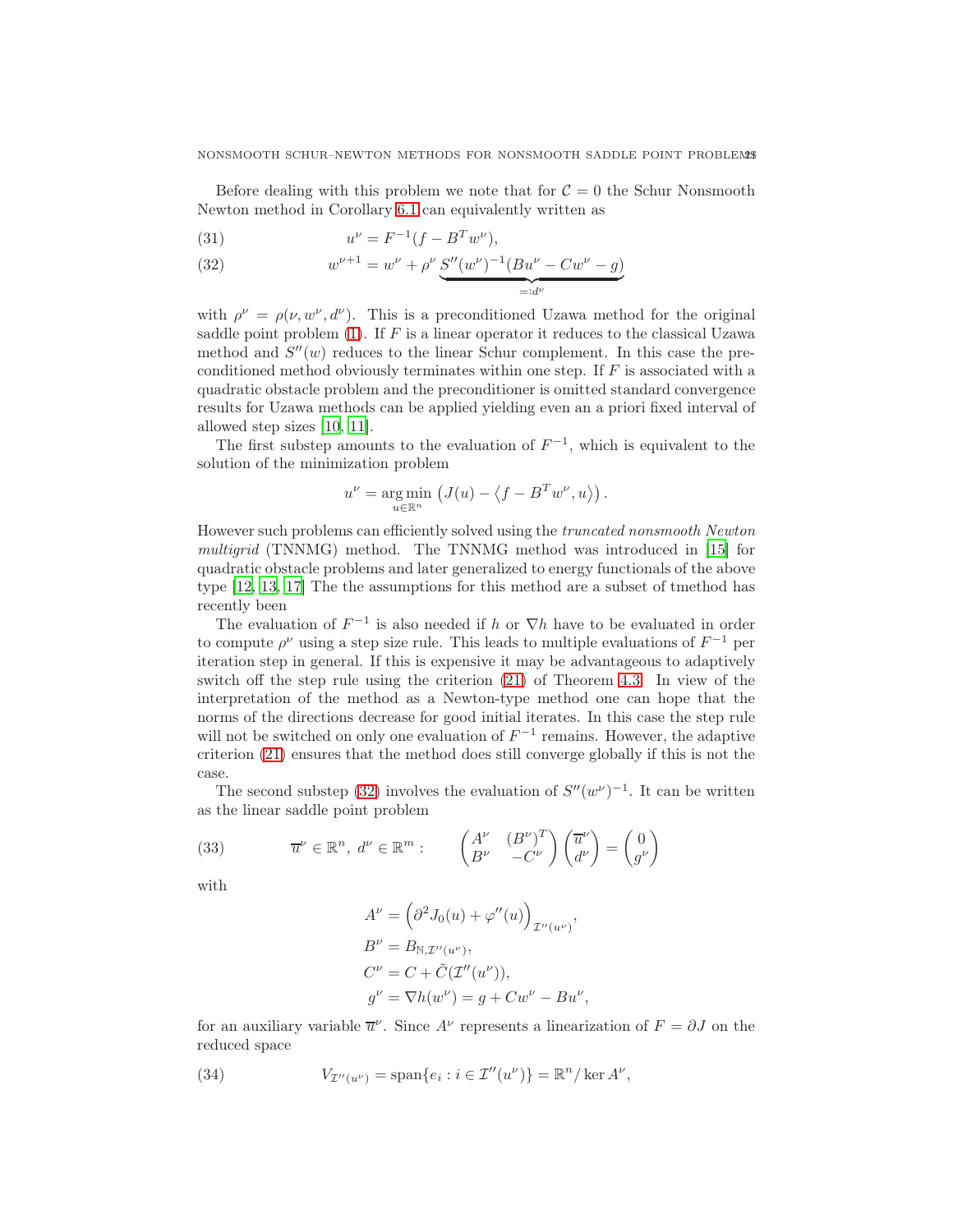this system can be regarded as a regularized linearization of the saddle point prob-lem [\(1\)](#page-0-0) on the reduced space  $V_{\mathcal{I}''(u^{\nu})} \times \mathbb{R}^m$ . By construction the linear Schur complement of [\(33\)](#page-20-1) is given by

$$
S''(w^{\nu}) = B(A^{\nu})^{+}B^{T} + C + \tilde{C}(\mathcal{I}''(u^{\nu})) = B^{\nu}(A^{\nu})^{+}(B^{\nu})^{T} + C + \tilde{C}(\mathcal{I}''(u^{\nu})).
$$

Proposition 6.3. The linear saddle point problem [\(33\)](#page-20-1) has a unique solution  $(\overline{u}^{\nu}, d^{\nu}) \in V_{\mathcal{I}''(u^{\nu})} \times \mathbb{R}^m$  given by  $d^{\nu} = -S''(w^{\nu})^{-1}g^{\nu}$  and  $\overline{u}^{\nu} = -(A^{\nu})^{+}(B^{\nu})^{T}d^{\nu}$ . The solutions of [\(33\)](#page-20-1) in  $\mathbb{R}^n \times \mathbb{R}^m$  are given by  $(\overline{u}^{\nu} + v^{\nu}, d^{\nu}) \in \mathbb{R}^n \times \mathbb{R}^m$  with  $v^{\nu} \in V^{\perp}_{\mathcal{I}''(u^{\nu})} = \{v \in \mathbb{R}^n : v = v_{\mathcal{I}''(u^{\nu})}\} = \ker A^{\nu}.$ 

*Proof.* Replace  $A^{\nu}$  by  $A^{\nu} + I - I_{\mathcal{I}''(u^{\nu})}$  and the right hand side of the first equation by v with  $v \in V_{\mathcal{I}''(u^{\nu})}^{\perp}$ . Then a simple block elimination yields that  $(\overline{u}^{\nu} + v, d^{\nu}) \in$  $\mathbb{R}^n \times \mathbb{R}^m$  with  $(\overline{u}^{\nu}, \dot{d}^{\nu})$  as given above is the unique solution of this modified system. Now the identity

$$
(M_{\mathcal{I}})^+ = ((M_{\mathcal{I}} + I - I_{\mathcal{I}})^{-1})_{\mathcal{I}} = ((M_{\mathcal{I}})^+ )_{\mathcal{I}}
$$

for the pseudoinverse together with the invariance of the original system under modifications  $\overline{u}^{\nu} + v$  with  $v \in \text{ker } A^{\nu}$  provide the assertion.

In view of this result the solution of [\(33\)](#page-20-1) can either be obtained by considering the system on the subspace  $V_{\mathcal{I}''(u^{\nu})} \times \mathbb{R}^m = (\mathbb{R}^n / \ker A^{\nu}) \times \mathbb{R}^m$  only or by adding the orthogonal projection onto the kernel given by  $P_{\text{ker }A^{\nu}} = I - I_{\mathcal{I}''(u^{\nu})} = I_{\mathbb{N}\setminus\mathcal{I}''(u^{\nu})}$ to  $A^{\nu}$  in order to make the part of  $\overline{u}^{\nu}$  in  $V_{\mathcal{I}^{\prime\prime}(u^{\nu})}^{\perp}$  unique.

While there are general methods to solve the nonlinear convex minimization problems associated with  $F^{-1}$  the situation looks different for the linear saddle point problem. Since the problem is linear and symmetric it is possible to use a direct solver or Krylov methods like GMRES [\[27\]](#page-23-11) or MINRES [\[22\]](#page-23-12). Due to the indefinite matrix there is no general multigrid method. However, there are multigrid methods that work well in special cases. Some of those methods require the saddle point problem to be related to a quadratic minimization problem with linear constraints, i.e.  $C^{\nu} = 0$ . Since this does not hold in general for the subproblems [\(33\)](#page-20-1) we note that they can also be reformulated in the following way.

Proposition 6.4. The linear saddle point problem [\(33\)](#page-20-1) is equivalent to the saddle point problem

<span id="page-21-0"></span>
$$
(35) \quad \overline{u}^{\nu} \in \mathbb{R}^n, d_0^{\nu} \in \mathbb{R}^m, d^{\nu} \in \mathbb{R}^m: \qquad \begin{pmatrix} A^{\nu} & 0 & (B^{\nu})^T \\ 0 & C^{\nu} & -C^{\nu} \\ B^{\nu} & -C^{\nu} & 0 \end{pmatrix} \begin{pmatrix} \overline{u}^{\nu} \\ d_0^{\nu} \\ d^{\nu} \end{pmatrix} = \begin{pmatrix} 0 \\ 0 \\ g^{\nu} \end{pmatrix}
$$

in the sense that  $(\overline{u}^{\nu}, d_0^{\nu}, d^{\nu})$  is a solution of [\(35\)](#page-21-0) iff  $(\overline{u}^{\nu}, d^{\nu})$  is a solution of [\(33\)](#page-20-1) and  $Cd_0^{\nu} = Cd^{\nu}$ . The solutions of [\(35\)](#page-21-0) are unique in  $V_{\mathcal{I}''(u^{\nu})} \times (\mathbb{R}^m / \ker C) \times \mathbb{R}^m$ and the Schur complement is given by  $S''(w^{\nu})$ .

Again we can construct a system that is uniquely solvable in  $\mathbb{R}^n \times \mathbb{R}^m \times \mathbb{R}^m$  by adding  $P_{\text{ker }A^{\nu}}$  to  $A^{\nu}$  and  $P_{\text{ker }C^{\nu}}$  to the appearance of  $C^{\nu}$  on the diagonal of [\(35\)](#page-21-0) without changing the part of the solution in  $V_{\mathcal{I}''(u^{\nu})} \times (\mathbb{R}^m / \ker C) \times \mathbb{R}^m$ .

One class of multigrid methods for systems of the form [\(35\)](#page-21-0) uses the smoother by Braess and Sarazin [\[2\]](#page-22-16). Each application of this smoother incorporates the solution of a linear problem for  $(B^{\nu}-C^{\nu})((B^{\nu})^T-C^{\nu})^T$ . While this reduces to a discretized second order elliptic problem for the Stokes problem it is not appropriate if  $B^{\nu}$  or  $C^{\nu}$  themselves result from a second order differential operator.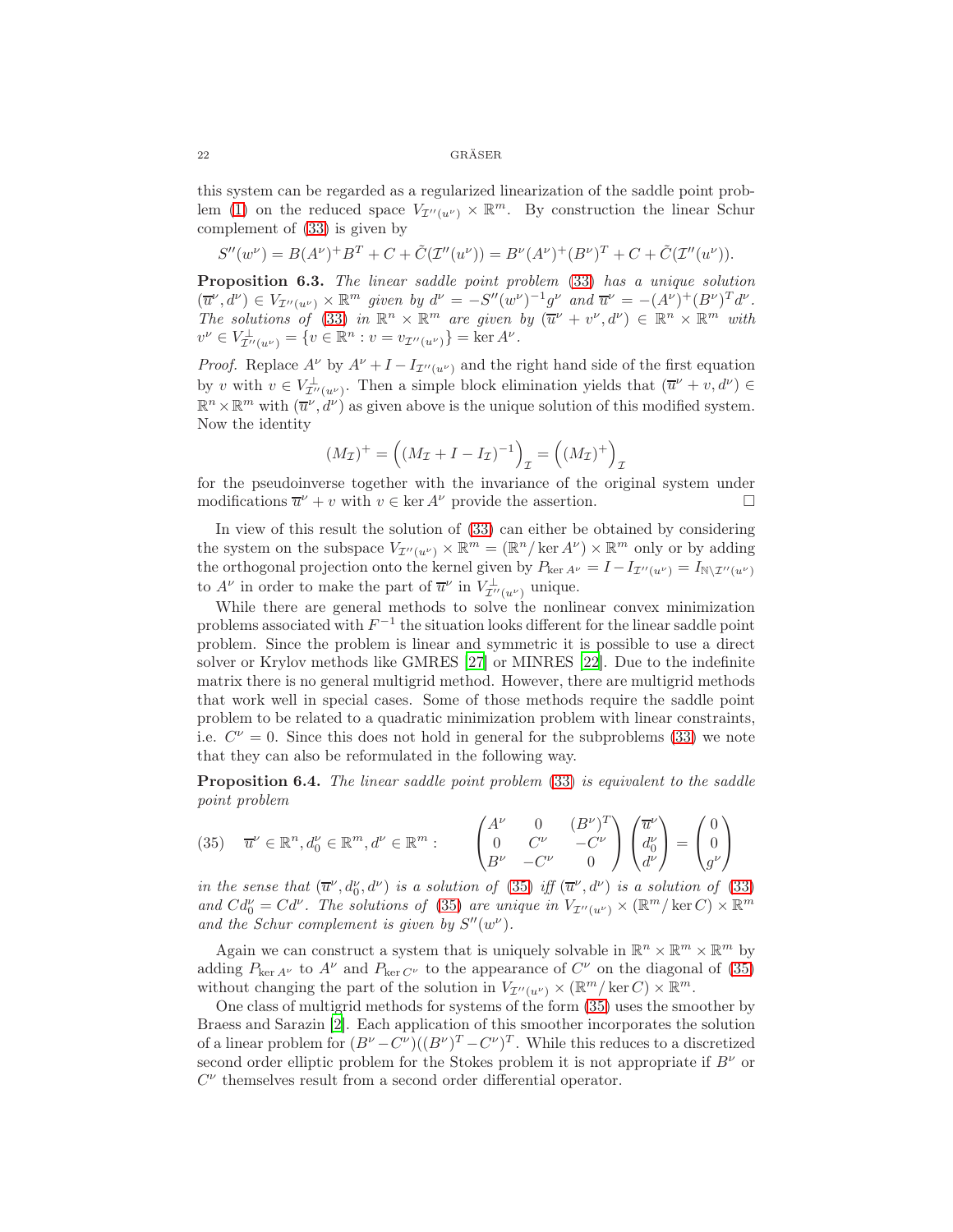Another approach is to construct a smoother by successively solutving small local saddle point problems that couple only a few primal and dual unknowns in a so-called patch. Such smoothers were introduced by Vanka [\[32](#page-23-13)] for the Navier– Stokes equations. For the case of a parallel solution of the local problems, i.e. block Jacobi patch smoothers, convergence results were established by Zulehner [\[34,](#page-23-14) [35\]](#page-23-15), Schöberl and Zulehner [\[28\]](#page-23-16), and Simon and Zulehner [\[29\]](#page-23-17).

# **REFERENCES**

- <span id="page-22-9"></span>[1] L. Armijo. Minimization of functions having Lipschitz–continuous first partial derivatives. Pazific J. Math., 204:126–136, 1966.
- <span id="page-22-16"></span>[2] D. Braess and R. Sarazin. An efficient smoother for the Stokes problem. Appl. Numer. Math., 23(1):3–19, 1997.
- <span id="page-22-0"></span>[3] J. W. Cahn and J. E. Hilliard. Free energy of a non-uniform system i. interfacial free energy. Jnl. of Chemical Physic, 28:258–267, 1958.
- <span id="page-22-10"></span>[4] F. H. Clarke. Optimization and Nonsmooth Analysis. Wiley, New York, 1983.
- <span id="page-22-3"></span>[5] M. I. M Copetti and C. M. Elliott. Numerical analysis of the Cahn-Hilliard equation with a logarithmic free energy. Numerische Mathematik, 63:39–65, 1992.
- <span id="page-22-8"></span>[6] P. Deuflhard. Newton Methods for Nonlinear Problems. Number 35 in Springer Series in Computational Mathematics. Springer, Berlin Heidelberg New York, 1. edition, 2004.
- <span id="page-22-5"></span>[7] I. Ekeland and R. Temam. Convex Analysis. North-Holland, 1976.
- <span id="page-22-4"></span>[8] C. M. Elliott. The Cahn-Hilliard model for the kinetics of phase separation. In J. F. Rodrigues, editor, Mathematical Models for Phase Change Problems, volume 88 of International Series of Numerical Mathematics. Birkhäuser, Basel, 1989.
- <span id="page-22-7"></span>[9] C. Geiger and C. Kanzow. Numerische Verfahren zur Lösung unrestringierter Optimierungsaufgaben. Springer, Berlin Heidelberg New York, 1999.
- <span id="page-22-11"></span>[10] R. Glowinski, J. L. Lions, and R. Trémolières. Numerical Analysis of Variational Inequalities. Number 8 in Studies in Mathematics and its Applications. North-Holland Publishing Company, Amsterdam New York Oxford, 1981.
- <span id="page-22-12"></span>[11] C. Gräser. Analysis und Approximation der Cahn-Hilliard Gleichung mit Hindernispotential. Diplomarbeit, Freie Universität Berlin, 2004.
- <span id="page-22-6"></span>[12] C. Gräser. Convex Minimization and Phase Field Models. PhD thesis, Freie Universität Berlin, 2011.
- <span id="page-22-14"></span>[13] C. Gräser. Truncated nonsmooth Newton multigrid methods for anisotropic convex minimization problems. in preparation, Matheon Berlin, 2013.
- <span id="page-22-1"></span>[14] C. Gräser and R. Kornhuber. On preconditioned Uzawa-type iterations for a saddle point problem with inequality constraints. In O. B. Widlund and D. E. Keyes, editors, Domain Decomposition Methods in Science and Engineering XVI, pages 91–102, Heidelberg, 2006. Springer.
- <span id="page-22-13"></span>[15] C. Gräser and R. Kornhuber. Multigrid methods for obstacle problems. J. Comp. Math., 27(1):1–44, 2009.
- <span id="page-22-2"></span>[16] C. Gräser and R. Kornhuber. Nonsmooth Newton methods for set-valued saddle point problems. SIAM J. Numer. Anal., 47(2):1251–1273, 2009.
- <span id="page-22-15"></span>[17] C. Gräser, U. Sack, and O. Sander. Truncated nonsmooth Newton multigrid methods for convex minimization problems. In M. Bercovier, M. Gander,